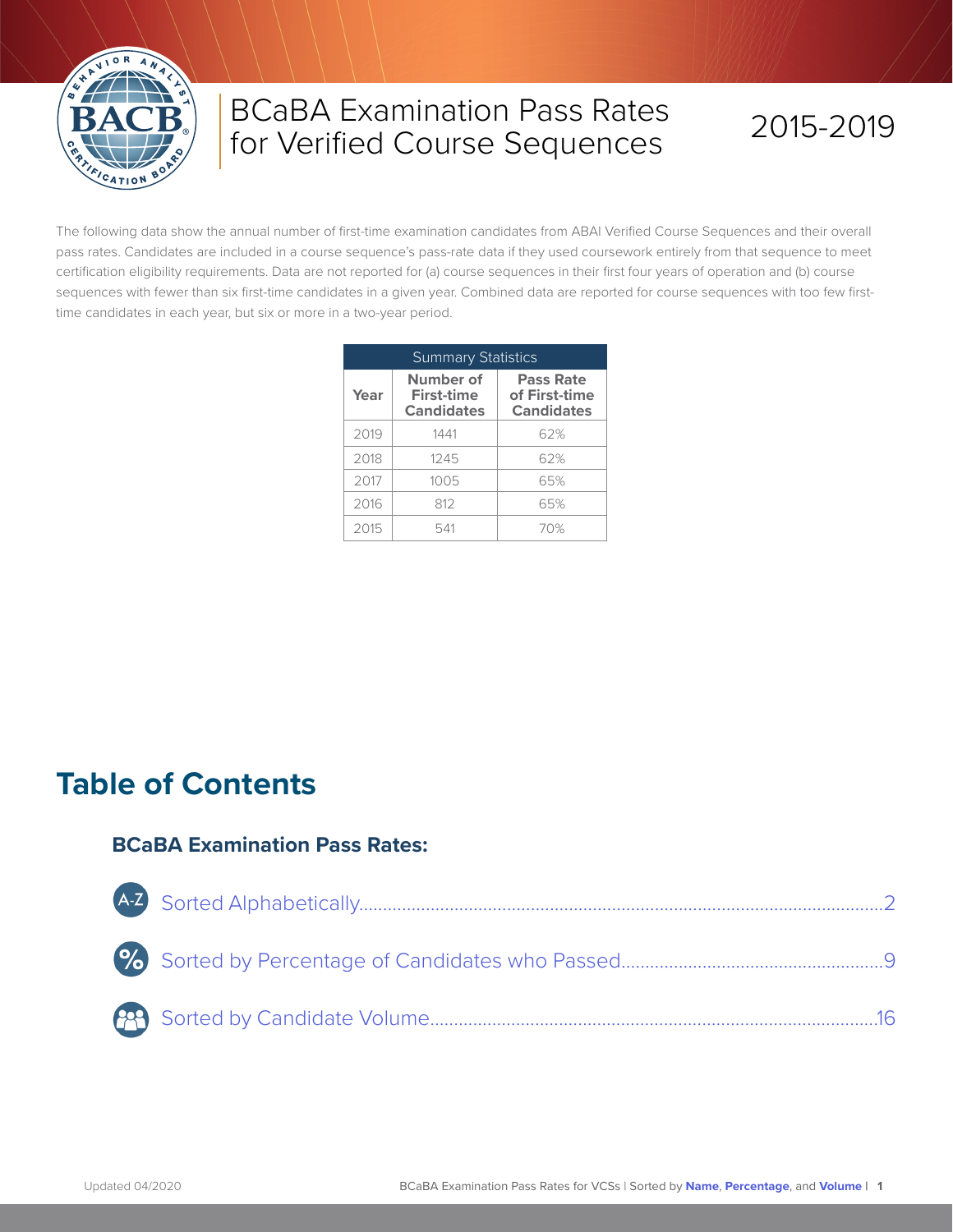

### <span id="page-1-0"></span>BCaBA Examination Pass Rates: Sorted Alphabetically

|                                                                |                 |                 | Pass Rate (# of First-time Candidates) |            |         |         |                          |  |
|----------------------------------------------------------------|-----------------|-----------------|----------------------------------------|------------|---------|---------|--------------------------|--|
| Institution<br>(Sorted Alphabetically)                         | VCS#            | Mode**          | 2019                                   | 2018       | 2017    | 2016    | 2015                     |  |
| <b>ABA Spain Madrid</b>                                        | 4317            | <b>Distance</b> | 39% (222)                              | 30% (118)  | 8% (37) | 8% (23) | $\frac{d\mathbf{r}}{dt}$ |  |
| ABA-CARDP                                                      | 4385            | Both            | 57% (7)                                |            |         | N/A     |                          |  |
| Alcanzando                                                     | 4355            | Hybrid          | $\ast$                                 |            |         | N/A     |                          |  |
| Antioch University                                             | 4023            | Campus          |                                        |            | N/A     |         |                          |  |
| Association Agir et Vivre l'Autisme                            | 4479            | Hybrid          | N/A                                    |            |         |         |                          |  |
| Association for Training in<br>Neurodevelopment MONORODI       | 4262            | Campus          |                                        |            | N/A     |         |                          |  |
| Association Francaise de L'ABA                                 | 4183            | <b>Distance</b> |                                        |            | N/A     |         |                          |  |
| <b>Assumption College</b>                                      | 4458<br>(51131) | Campus          |                                        |            | N/A     |         |                          |  |
| Azerbaijan Agdam Social College                                | 4511            | <b>Distance</b> |                                        |            | N/A     |         |                          |  |
| <b>Ball State University</b>                                   | 4327<br>(51137) | <b>Distance</b> | 60% (15)<br>N/A<br>53% (15)            |            |         |         |                          |  |
| Behavior Momentum India                                        | 4071            | Campus          | 50% (10)                               | $50\%$ (6) | $\ast$  |         | N/A                      |  |
| Behaviour Analysis Academy                                     | 4386            | Both            |                                        |            | N/A     |         |                          |  |
| Beijing Normal University                                      | 4436<br>(51105) | Distance        | $86\% (7)$                             |            |         | N/A     |                          |  |
| Beit Berl College                                              | 4391            | Campus          |                                        | $38\%$ (8) |         | N/A     |                          |  |
| <b>Berry College</b>                                           | 4345<br>(51021) | Both            | $\ast$                                 |            |         | N/A     |                          |  |
| <b>Briar Cliff University</b>                                  | 51045           | Campus          |                                        |            | N/A     |         |                          |  |
| Cairn University                                               | 4416            | <b>Distance</b> |                                        |            | N/A     |         |                          |  |
| California State University<br>Los Angeles (Psychology)        | 4325            | Campus          |                                        |            | N/A     |         |                          |  |
| California State University Los Angeles<br>(Special Education) | 4519            | Campus          |                                        |            | N/A     |         |                          |  |
| California State University Monterey Bay                       | 4221            | Hybrid          |                                        |            | N/A     |         |                          |  |
| California State University Sacramento                         | 4288            | Campus          |                                        |            | N/A     |         |                          |  |
| California State University San Marcos                         | 4108<br>(51107) | Distance        | 50% (10)                               | 67% (9)    | 17% (6) |         | N/A                      |  |
| Capella University                                             | 51018           | Online          |                                        |            | N/A     |         |                          |  |

<sup>\* =</sup> The course sequence had fewer than 6 first-time candidates during the year.

<sup>\*\* &</sup>quot;Hybrid" programs consist of both distance and on-campus courses, while programs designated as "Both" require students to choose one mode<br>of instruction (either all online or all on-campus).<br>N/A = The course sequence is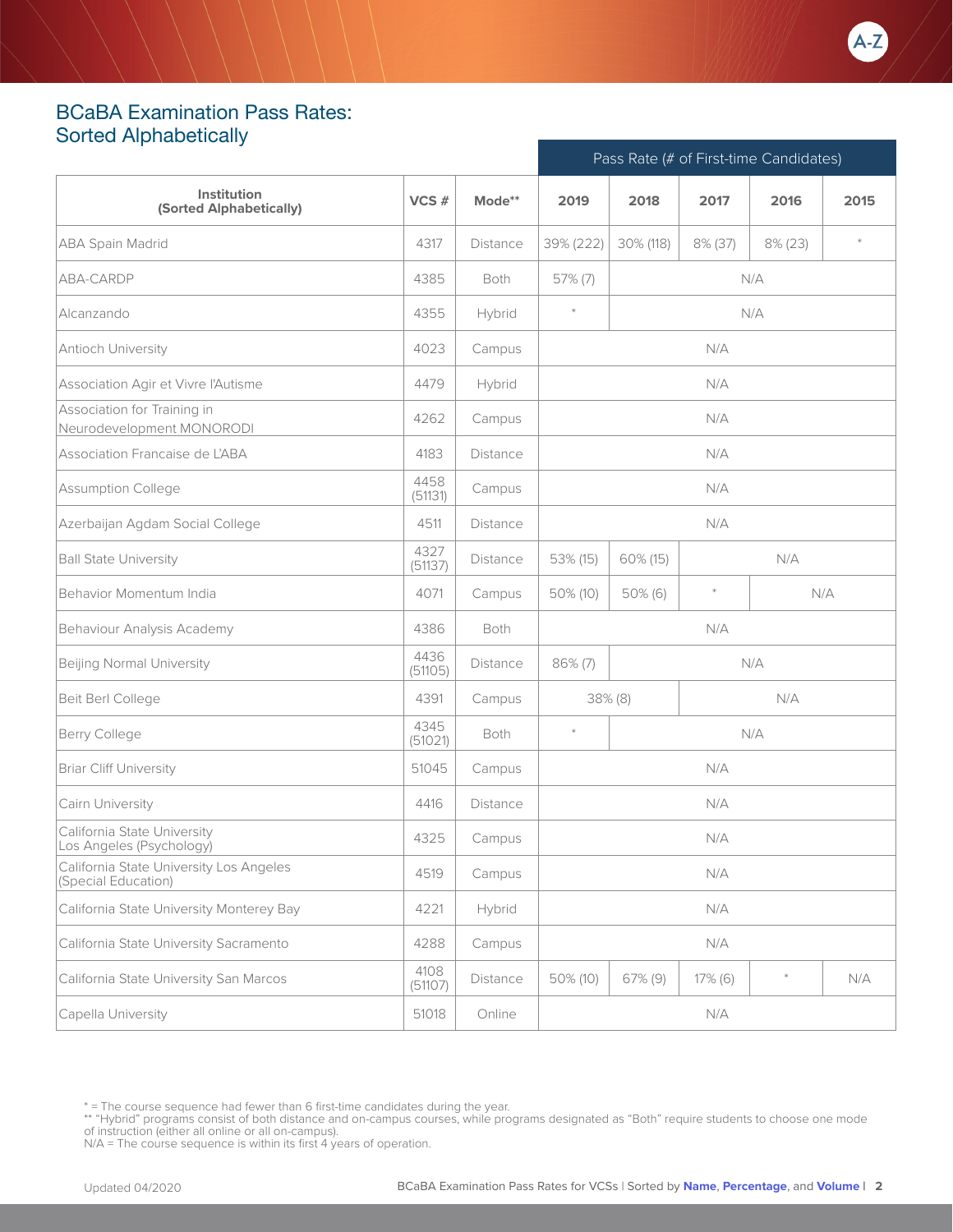

| <b>Sorted Alphabetically</b>                                         |                 |                 | Pass Rate (# of First-time Candidates) |             |           |           |            |  |
|----------------------------------------------------------------------|-----------------|-----------------|----------------------------------------|-------------|-----------|-----------|------------|--|
| Institution<br>(Sorted Alphabetically)                               | VCS#            | Mode**          | 2019                                   | 2018        | 2017      | 2016      | 2015       |  |
| Capilano University                                                  | 4186            | Both            | 89% (9)                                | $100\%$ (9) | 100% (6)  | $\ast$    | $67\%$ (6) |  |
| <b>CAPPDR-SEEK</b>                                                   | 4081            | Hybrid          |                                        | $43\%$ (7)  | $\ast$    |           | N/A        |  |
| Central Methodist University                                         | 4331<br>(51015) | Distance        | $\ast$                                 |             |           | N/A       |            |  |
| Central Michigan University                                          | 4141            | Campus          |                                        | $67\%$ (6)  | $\ast$    |           | N/A        |  |
| Chapman University                                                   | 4185            | Campus          |                                        |             | N/A       |           |            |  |
| Clarion University                                                   | 4493            | <b>Distance</b> |                                        |             | N/A       |           |            |  |
| Clemson University (Romania)                                         | 4130            | Hybrid          |                                        |             | N/A       |           |            |  |
| Clemson University (Portugal)                                        | 4131            | Hybrid          |                                        |             | N/A       |           |            |  |
| Consorzio Universitario Humanitas                                    | 4376<br>(51113) | Campus          |                                        |             | N/A       |           |            |  |
| Daegu Cyber University                                               | 4295            | Distance        | 38% (13)                               |             | 7% (14)   |           | N/A        |  |
| Dar Al Hekma University                                              | 4206            | Campus          | N/A<br>$43\%$ (7)                      |             |           |           |            |  |
| David Yellin Academic College of Education                           | 4431<br>(51073) | Campus          | $\ast$                                 |             |           | N/A       |            |  |
| Deree College The American College of Greece                         | 4051            | Campus          |                                        |             | N/A       |           |            |  |
| Douglas College                                                      | 4226<br>(41004) | Hybrid          |                                        | $88\%$ (8)  |           | 83% (6)   | $\ast$     |  |
| Eastern Connecticut State University                                 | 4092            | Campus          |                                        |             | N/A       |           |            |  |
| Elms College                                                         | 4009            | Campus          |                                        |             | N/A       |           |            |  |
| Emirates College for Advanced Education                              | 4264            | Campus          |                                        |             | N/A       |           |            |  |
| Felician University                                                  | 4484            | Campus          |                                        |             | N/A       |           |            |  |
| Florida Institute of Technology                                      | 4039            | Distance        | 76% (407)                              | 81% (399)   | 81% (338) | 74% (277) | 79% (194)  |  |
| Florida International University                                     | 4257            | Campus          | 50% (52)                               | 56% (52)    | 38% (39)  | 53% (34)  | 51% (35)   |  |
| Franciscan Missionaries of Our Lady University                       | 51009           | Campus          |                                        |             | N/A       |           |            |  |
| George Brown College<br>(Behavioural Science Technician (Intensive)) | 4228<br>(51100) | Campus          |                                        |             | N/A       |           |            |  |
| George Brown College<br>(Autism and Behavioural Science)             | 4329            | Campus          |                                        |             | N/A       |           |            |  |
| George Brown College<br>(Honours Bachelor of Behaviour Analysis)     | 4429<br>(51099) | Campus          |                                        |             | N/A       |           |            |  |

<sup>\* =</sup> The course sequence had fewer than 6 first-time candidates during the year.

<sup>\*\* &</sup>quot;Hybrid" programs consist of both distance and on-campus courses, while programs designated as "Both" require students to choose one mode<br>of instruction (either all online or all on-campus).<br>N/A = The course sequence is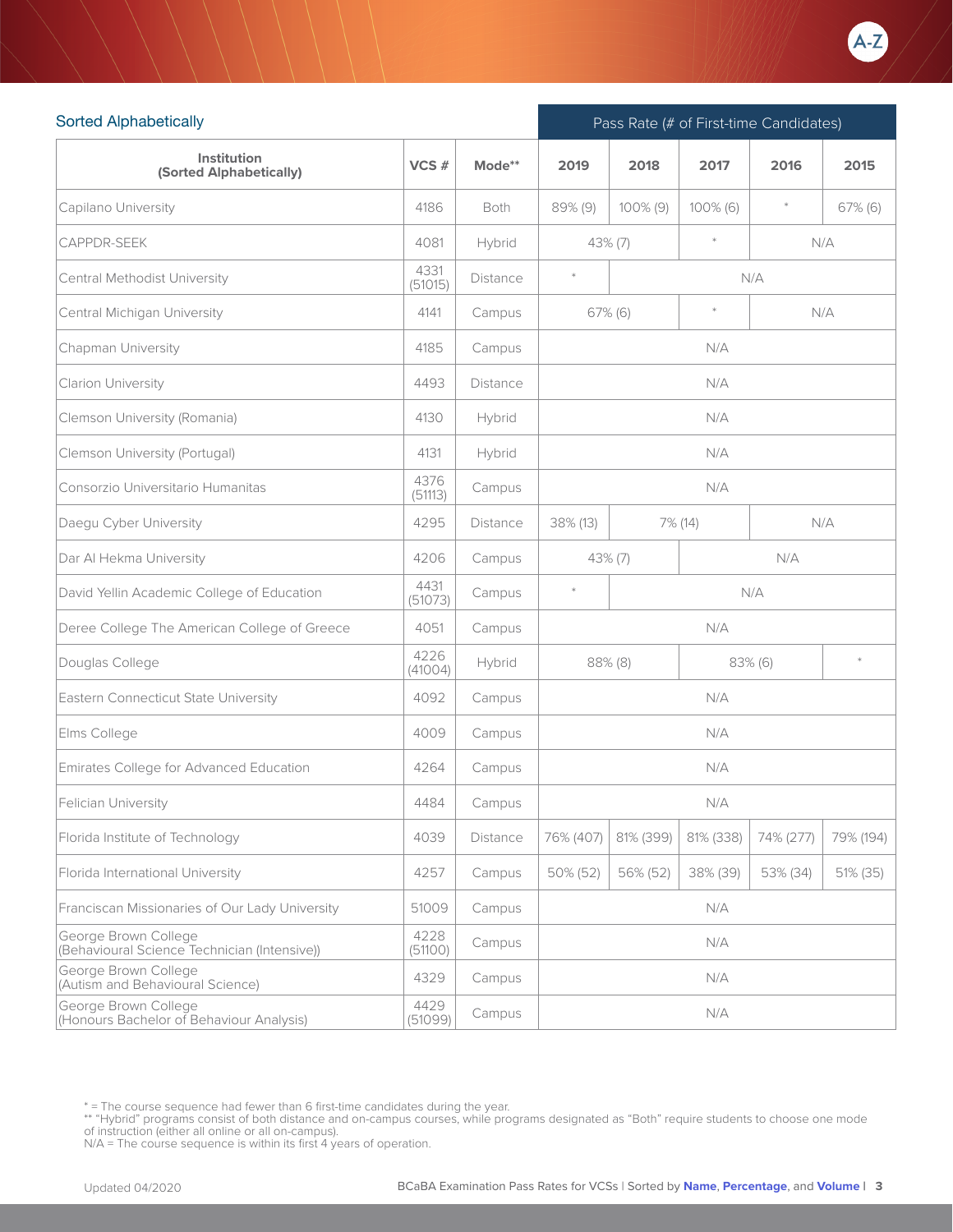

| <b>Sorted Alphabetically</b>                                                |       |             | Pass Rate (# of First-time Candidates) |         |      |      |      |  |  |
|-----------------------------------------------------------------------------|-------|-------------|----------------------------------------|---------|------|------|------|--|--|
| Institution<br>(Sorted Alphabetically)                                      | VCS#  | Mode**      | 2019                                   | 2018    | 2017 | 2016 | 2015 |  |  |
| George Mason University                                                     | 4137  | <b>Both</b> |                                        |         | N/A  |      |      |  |  |
| George Southern University - Armstrong (discontinued)                       | 4200  | Campus      |                                        |         | N/A  |      |      |  |  |
| Georgia Southern University - Armstrong (new)                               | 4477  | Campus      |                                        |         | N/A  |      |      |  |  |
| Georgia Court University                                                    | 4072  | Campus      |                                        |         | N/A  |      |      |  |  |
| Hebrew University of Jerusalem                                              | 4343  | Campus      | $\ast$<br>N/A                          |         |      |      |      |  |  |
| Hong Kong Association for Behavior Analysis                                 | 4463  | Campus      |                                        | N/A     |      |      |      |  |  |
| Humber College                                                              | 4017  | Hybrid      |                                        | 33% (6) |      | N/A  |      |  |  |
| Humber College                                                              | 4102  | Campus      |                                        |         | N/A  |      |      |  |  |
| International Training Center for<br><b>Applied Behavior Analysis</b>       | 4024  | Campus      |                                        |         | N/A  |      |      |  |  |
| Institute for Accessibility Development<br>Tsinghua University              | 51038 | Hybrid      |                                        |         | N/A  |      |      |  |  |
| Istituto per la Ricerca, la Formazione e<br>l'Informazione sulle Disabilità | 4150  | Campus      |                                        |         | N/A  |      |      |  |  |
| Instituto Walden 4                                                          | 4341  | N/A         |                                        |         | N/A  |      |      |  |  |
| Keiser University                                                           | 4517  | Hybrid      |                                        |         | N/A  |      |      |  |  |
| Kibbutzim College                                                           | 4240  | Campus      |                                        |         | N/A  |      |      |  |  |
| Kinneret Academic College in the Jordan Valley                              | 4392  | Campus      |                                        |         | N/A  |      |      |  |  |
| Kore University - IESCUM                                                    | 4415  | Both        |                                        |         | N/A  |      |      |  |  |
| Lambton College                                                             | 4205  | Campus      |                                        |         | N/A  |      |      |  |  |
| Levinsky College of Education                                               | 51036 | Hybrid      |                                        |         | N/A  |      |      |  |  |
| Lipscomb University                                                         | 4104  | Hybrid      |                                        |         | N/A  |      |      |  |  |
| Long Island University (Post)                                               | 4204  | Campus      |                                        |         | N/A  |      |      |  |  |
| MacEwan University                                                          | 4404  | Campus      |                                        |         | N/A  |      |      |  |  |
| Mary Baldwin University                                                     | 4006  | Campus      |                                        |         | N/A  |      |      |  |  |
| Massachusetts College of Liberal Arts                                       | 4403  | Campus      |                                        |         | N/A  |      |      |  |  |
| Midland University                                                          | 4171  | Campus      |                                        |         | N/A  |      |      |  |  |

<sup>\* =</sup> The course sequence had fewer than 6 first-time candidates during the year.

<sup>\*\* &</sup>quot;Hybrid" programs consist of both distance and on-campus courses, while programs designated as "Both" require students to choose one mode<br>of instruction (either all online or all on-campus).<br>N/A = The course sequence is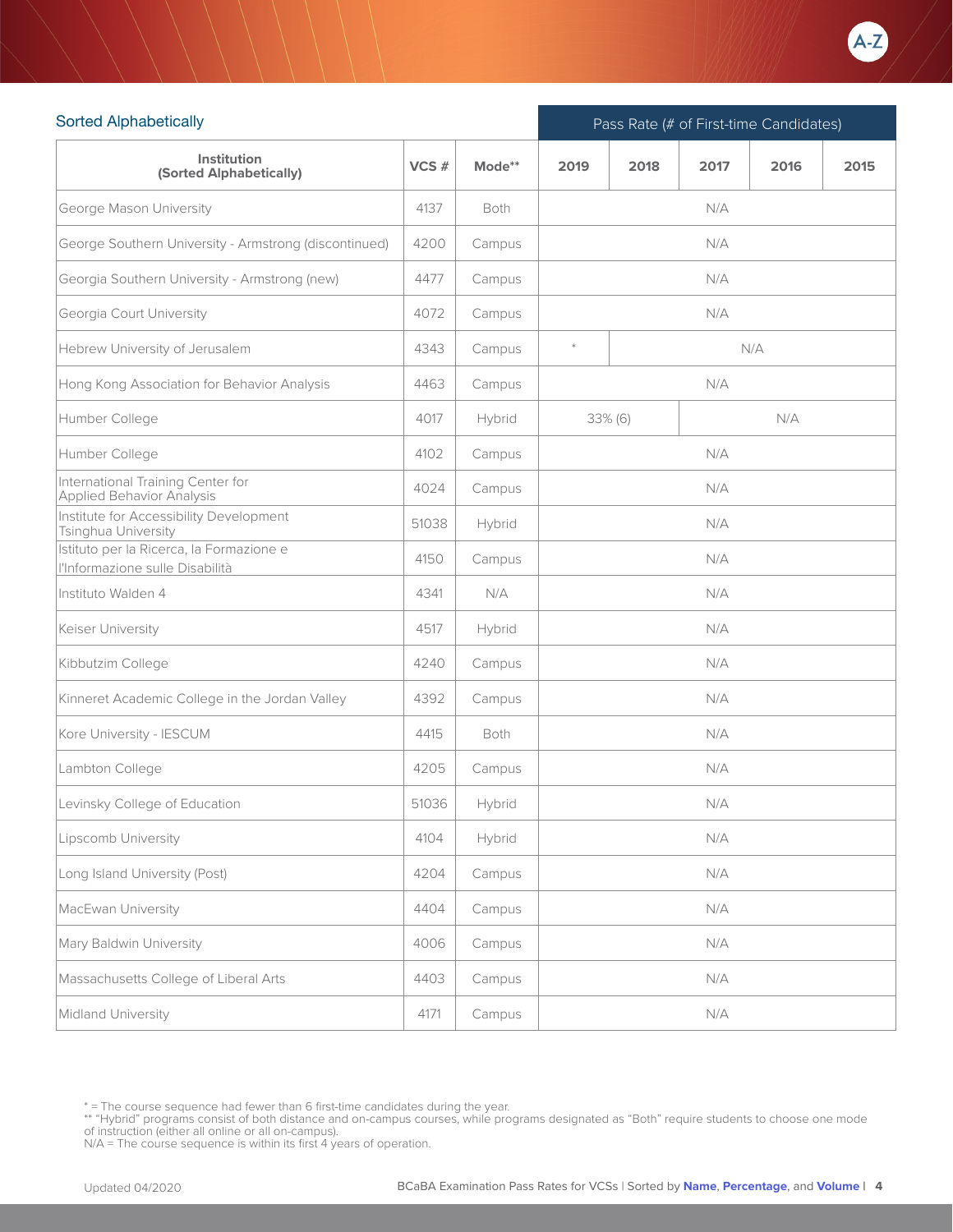

| <b>Sorted Alphabetically</b>                                |                 |                 | Pass Rate (# of First-time Candidates) |          |          |             |          |  |
|-------------------------------------------------------------|-----------------|-----------------|----------------------------------------|----------|----------|-------------|----------|--|
| Institution<br>(Sorted Alphabetically)                      | VCS#            | Mode**          | 2019                                   | 2018     | 2017     | 2016        | 2015     |  |
| Mohawk College                                              | 4320<br>(51057) | Campus          | $\ast$                                 |          |          | N/A         |          |  |
| Montana State University Billings                           | 4125            | <b>Distance</b> |                                        |          | N/A      |             |          |  |
| Moscow Centre of Pedagogy and Psychology                    | 4364            | <b>Both</b>     |                                        |          | N/A      |             |          |  |
| Moscow Institute of Psychoanalysis                          | 4076            | <b>Distance</b> | N/A                                    |          |          |             |          |  |
| Moscow Psychological and Social University                  | 4521            | Distance        |                                        |          | N/A      |             |          |  |
| Multicultural Alliance of Behavior Analysts                 | 4270            | Both            | $\ast$                                 |          |          | N/A         |          |  |
| Nanjing Special Education College                           | 4505            | Hybrid          |                                        |          | N/A      |             |          |  |
| National Changhua University of Education                   | 4456            | Both            |                                        |          | N/A      |             |          |  |
| Niagara College                                             | 4312            | Campus          | $\ast$                                 |          |          | N/A         |          |  |
| Northeastern University                                     | 4351            | Campus          | $\ast$                                 |          |          | N/A         |          |  |
| Northern Michigan University                                | 4467<br>(51148) | Campus          | N/A                                    |          |          |             |          |  |
| Nova Southeastern University                                | 4025            | <b>Both</b>     | N/A                                    |          |          |             |          |  |
| Oakland University                                          | 4398            | Campus          |                                        | 75% (8)  |          | N/A         |          |  |
| Oranim Academic College of Education                        | 4321<br>(51101) | Campus          | $\ast$                                 |          |          | N/A         |          |  |
| Oregon Institute of Technology                              | 4164            | Campus          |                                        |          | N/A      |             |          |  |
| Oslo and Akershus University College<br>of Applied Sciences | 4421            | <b>Distance</b> |                                        |          | N/A      |             |          |  |
| Our Sunny World                                             | 4080            | Distance        |                                        |          | N/A      |             |          |  |
| Purdue Global University (Kaplan)                           | 4138<br>(51026) | Distance        | 50% (14)                               | 36% (11) | 47% (17) | 36% (11)    | 25% (8)  |  |
| Pusan National University                                   | 4389            | Campus          |                                        |          | N/A      |             |          |  |
| Regis College                                               | 4048            | Campus          |                                        |          | N/A      |             |          |  |
| Rowan University                                            | 4019            | Hybrid          |                                        | 67% (12) | 44% (9)  | $\ast$      | 50% (6)3 |  |
| Saint Cloud State University                                | 4030            | Both            |                                        |          | N/A      |             |          |  |
| Saint Joseph's University                                   | 4213            | Campus          | 57% (7)                                | 64% (11) |          | $100\% (7)$ | N/A      |  |
| Saint Joseph's University                                   | 4266            | Distance        | 38% (8)                                | 88% (8)  |          | N/A         |          |  |

<sup>\* =</sup> The course sequence had fewer than 6 first-time candidates during the year.

<sup>\*\* &</sup>quot;Hybrid" programs consist of both distance and on-campus courses, while programs designated as "Both" require students to choose one mode<br>of instruction (either all online or all on-campus).<br>N/A = The course sequence is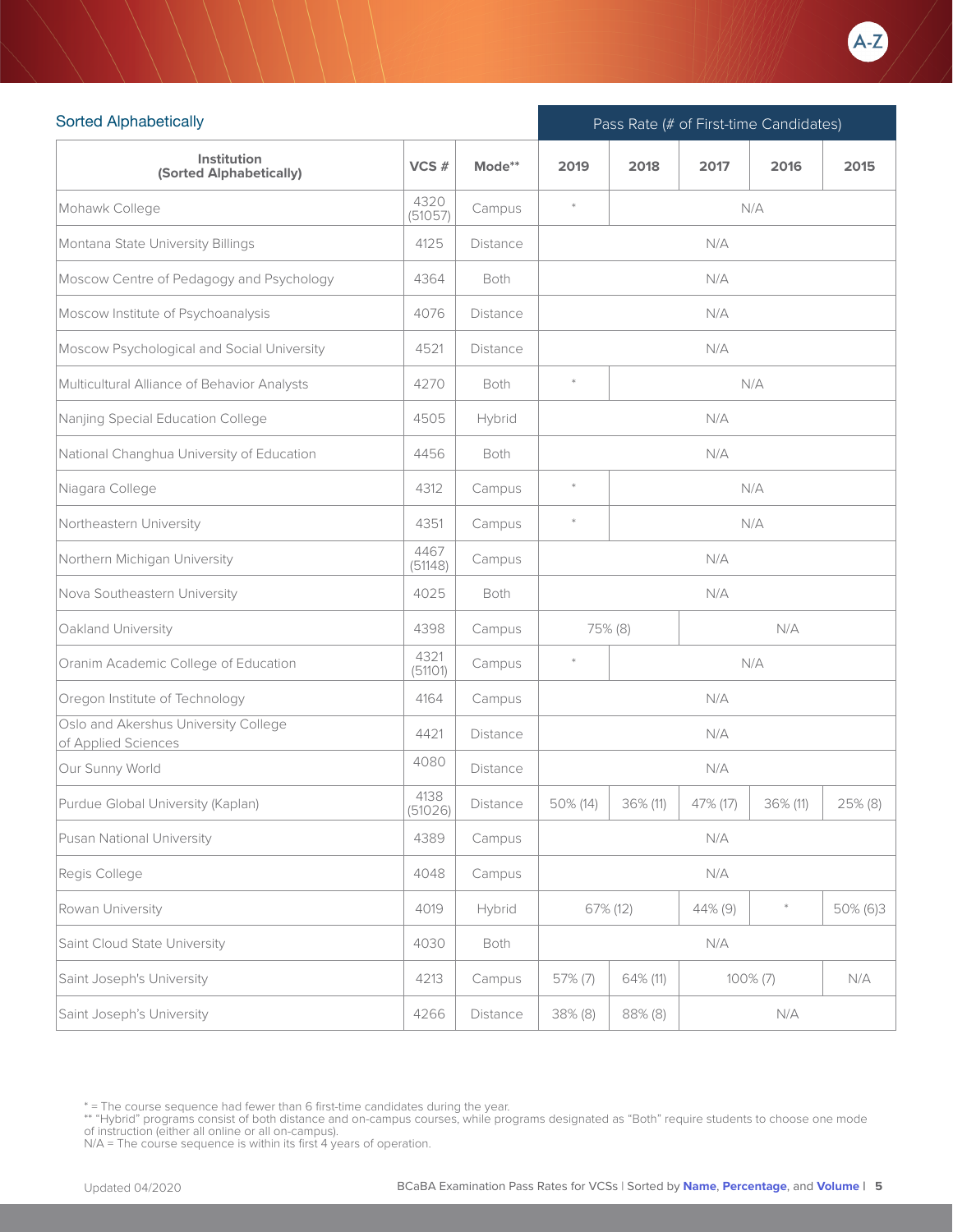

| <b>Sorted Alphabetically</b>                                  |                 |                 | Pass Rate (# of First-time Candidates) |                     |            |      |      |  |
|---------------------------------------------------------------|-----------------|-----------------|----------------------------------------|---------------------|------------|------|------|--|
| Institution<br>(Sorted Alphabetically)                        | VCS#            | Mode**          | 2019                                   | 2018                | 2017       | 2016 | 2015 |  |
| Saint Lawrence University                                     | 4259            | Campus          |                                        |                     | N/A        |      |      |  |
| Salem State University                                        | 4066            | Hybrid          |                                        |                     | N/A        |      |      |  |
| Sam Houston State University                                  | 51084           | <b>Both</b>     |                                        |                     | N/A        |      |      |  |
| Savannah State University                                     | 4462            | Campus          |                                        |                     | N/A        |      |      |  |
| <b>SEA ABA</b>                                                | 4430            | <b>Both</b>     |                                        |                     | N/A        |      |      |  |
| <b>SEEK Applied Behavior Analysis</b><br>Association - Taiwan | 4396            | Hybrid          | N/A                                    |                     |            |      |      |  |
| Seneca College                                                | 51070           | Campus          |                                        |                     | N/A        |      |      |  |
| Southeast Missouri State University                           | 4315            | <b>Distance</b> | $\ast$                                 |                     |            | N/A  |      |  |
| Southern Illinois University                                  | 4369            | Campus          |                                        |                     | N/A        |      |      |  |
| Stockholm University                                          | 4383            | Hybrid          | N/A                                    |                     |            |      |      |  |
| Taiwan Association for Behavior Analysis                      | 4211            | Hybrid          | $\star$                                | $\star$<br>83% (12) |            |      |      |  |
| Tel Aviv University                                           | 4373            | Campus          |                                        | 62% (13)            | 82% (11)   | N/A  |      |  |
| The Chicago School of Professional Psychology                 | 51047           | Online          |                                        |                     | N/A        |      |      |  |
| Troy University                                               | 4324            | Campus          | 27% (11)                               |                     | $50\%$ (6) | N/A  |      |  |
| Universidad Compultense De Madrid                             | 4474            | Distance        |                                        |                     | N/A        |      |      |  |
| University of Alaska Anchorage                                | 4400            | Hybrid          |                                        |                     | N/A        |      |      |  |
| University of Central Missouri                                | 4346            | Hybrid          | $\ast$                                 |                     |            | N/A  |      |  |
| University of Colorado Denver                                 | 4212<br>(51089) | Distance        |                                        | 75% (8)             | $\ast$     | N/A  |      |  |
| University of Dublin Trinity College                          | 4282            | Campus          | $\ast$                                 |                     |            | N/A  |      |  |
| University of Dublin Trinity College                          | 4380            | Campus          |                                        |                     | N/A        |      |      |  |
| University of Florida                                         | 4268            | Campus          | $\ast$                                 |                     | 83% (6)    | N/A  |      |  |
| University of Georgia                                         | 4318            | Campus          | $\ast$                                 |                     |            | N/A  |      |  |
| University of Hawaii Manoa                                    | 4196            | Hybrid          |                                        |                     | N/A        |      |      |  |
| University of Houston Clear Lake                              | 4449            | Both            |                                        |                     | N/A        |      |      |  |

<sup>\* =</sup> The course sequence had fewer than 6 first-time candidates during the year.

<sup>\*\* &</sup>quot;Hybrid" programs consist of both distance and on-campus courses, while programs designated as "Both" require students to choose one mode<br>of instruction (either all online or all on-campus).<br>N/A = The course sequence is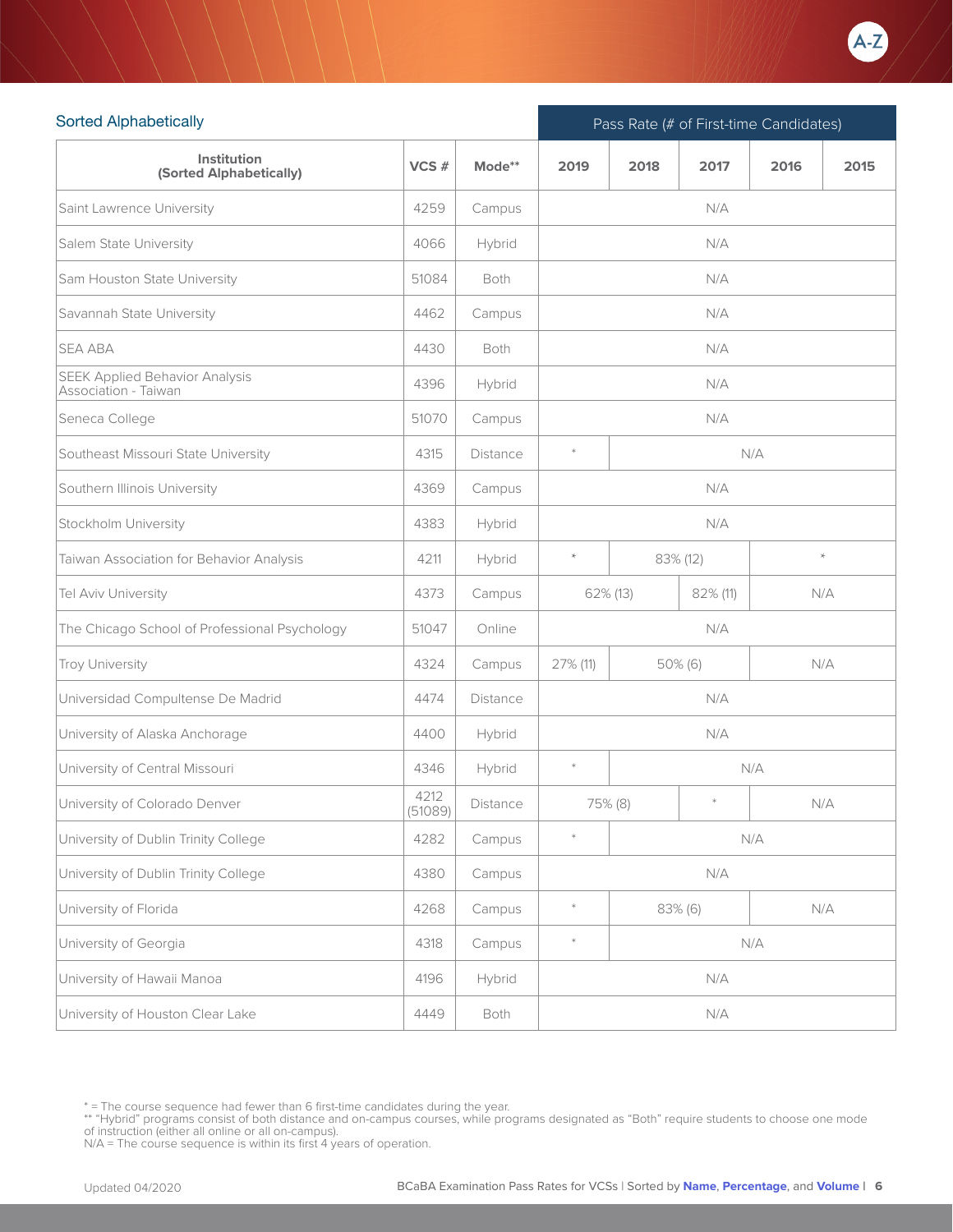

| <b>Sorted Alphabetically</b>                                               |                 |                 | Pass Rate (# of First-time Candidates)      |            |          |            |            |  |
|----------------------------------------------------------------------------|-----------------|-----------------|---------------------------------------------|------------|----------|------------|------------|--|
| Institution<br>(Sorted Alphabetically)                                     | VCS#            | Mode**          | 2019                                        | 2018       | 2017     | 2016       | 2015       |  |
| University of Kansas                                                       | 4188            | Campus          | $\ast$                                      |            | 33% (6)  |            | $17\%$ (6) |  |
| University of Massachusetts Lowell                                         | 4361            | <b>Distance</b> |                                             | $43\%$ (7) |          | N/A        |            |  |
| University of Memphis                                                      | 4309            | <b>Distance</b> |                                             |            | N/A      |            |            |  |
| University of Miami                                                        | 4377            | Campus          |                                             |            | N/A      |            |            |  |
| University of Michigan - Dearborn                                          | 4452            | Campus          |                                             |            | N/A      |            |            |  |
| University of Nevada Reno                                                  | 4323<br>(51119) | <b>Distance</b> |                                             |            | N/A      |            |            |  |
| University of Nevada Reno                                                  | 4445            | Campus          |                                             |            | N/A      |            |            |  |
| University of New Brunswick                                                | 4227            | Hybrid          |                                             |            | N/A      |            |            |  |
| University of North Alabama                                                | 4256            | Campus          |                                             |            | N/A      |            |            |  |
| University of North Carolina Wilmington                                    | 4371            | Campus          | N/A                                         |            |          |            |            |  |
| University of North Florida                                                | 4158            | Both            | N/A                                         |            |          |            |            |  |
| University of North Texas                                                  | 4173            | Distance        | 73% (11)<br>73% (11)<br>78% (9)<br>80% (10) |            |          |            | $\ast$     |  |
| University of North Texas                                                  | 4350            | Campus          |                                             | $63\%$ (8) | $\ast$   | $50\%$ (8) | $\ast$     |  |
| University of Pittsburgh Greensburg                                        | 4304            | Campus          | $\ast$                                      |            |          | N/A        |            |  |
| University of Saint Joseph                                                 | 4287            | Campus          | $\ast$                                      |            |          | N/A        |            |  |
| University of Salerno                                                      | 4298            | Campus          | $\ast$                                      |            |          | N/A        |            |  |
| University of South Florida (graduate)                                     | 4358            | Both            | 100% (6)                                    | 100% (11)  | 80% (15) | $86\% (7)$ | 66% (6)    |  |
| University of South Florida (undergraduate)                                | 4359<br>(51022) | Campus          | 90% (21)                                    | 63% (16)   |          | N/A        |            |  |
| University of Texas San Antonio<br>(Interdisciplinary Learning & Teaching) | 4382            | Hybrid          |                                             |            | N/A      |            |            |  |
| University of Texas San Antonio<br>(Educational Psychology)                | 4520            | Hybrid          |                                             |            | N/A      |            |            |  |
| University of Virginia                                                     | 4472            | Distance        |                                             |            | N/A      |            |            |  |
| University of Waikato                                                      | 4144            | Both            |                                             |            | N/A      |            |            |  |
| University of West Florida (Office of Applied Behavior<br>Analysis)        | 4044<br>(51133) | Distance        | 67% (39)                                    | 70% (33)   | 71% (34) | 52% (27)   | 67% (15)   |  |
| University of West Florida (Health Sciences)                               | 4496            | Distance        |                                             |            | N/A      |            |            |  |

<sup>\* =</sup> The course sequence had fewer than 6 first-time candidates during the year.

<sup>\*\* &</sup>quot;Hybrid" programs consist of both distance and on-campus courses, while programs designated as "Both" require students to choose one mode<br>of instruction (either all online or all on-campus).<br>N/A = The course sequence is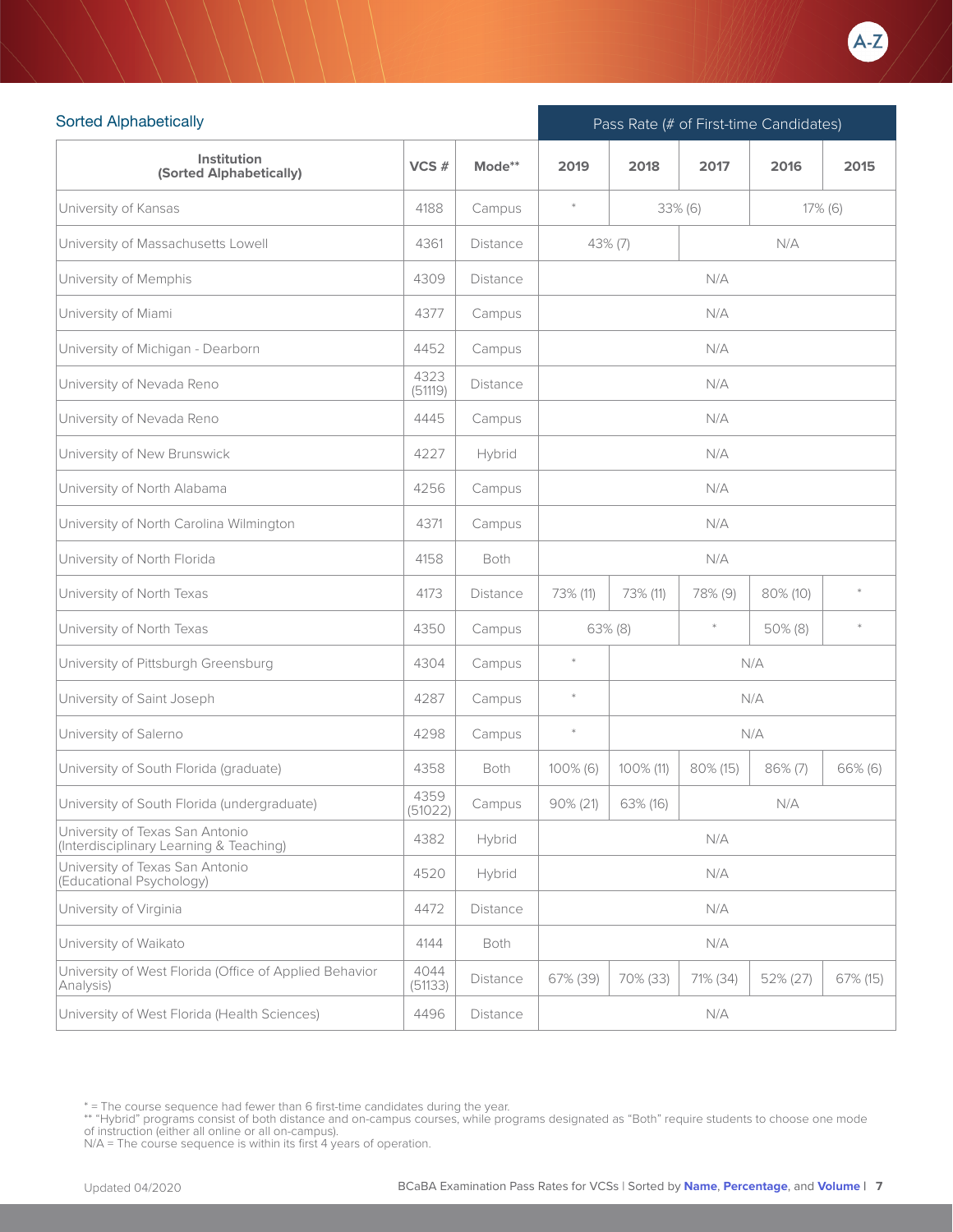

| <b>Sorted Alphabetically</b>           |          |          |            |                       | Pass Rate (# of First-time Candidates) |      |      |  |  |  |
|----------------------------------------|----------|----------|------------|-----------------------|----------------------------------------|------|------|--|--|--|
| Institution<br>(Sorted Alphabetically) | $VCS \#$ | Mode**   | 2019       | 2018                  | 2017                                   | 2016 | 2015 |  |  |  |
| University of Zagreb                   | 4411     | Campus   |            | N/A                   |                                        |      |      |  |  |  |
| Utah Valley University                 | 4276     | Hybrid   | $\star$    | N/A                   |                                        |      |      |  |  |  |
| Wayne State University                 | 4397     | Campus   | 78% (9)    | N/A                   |                                        |      |      |  |  |  |
| West Virginia University               | 4444     | Campus   |            |                       | N/A                                    |      |      |  |  |  |
| Western Connecticut State University   | 4078     | Distance | N/A        |                       |                                        |      |      |  |  |  |
| Western Michigan University            | 4347     | Campus   |            | $\star$<br>$71\% (7)$ |                                        |      |      |  |  |  |
| Yonsei University                      | 4082     | Campus   | $63\%$ (8) |                       | $50\%$ (8)                             |      | N/A  |  |  |  |

\* = The course sequence had fewer than 6 first-time candidates during the year.

\*\* "Hybrid" programs consist of both distance and on-campus courses, while programs designated as "Both" require students to choose one mode<br>of instruction (either all online or all on-campus).<br>N/A = The course sequence is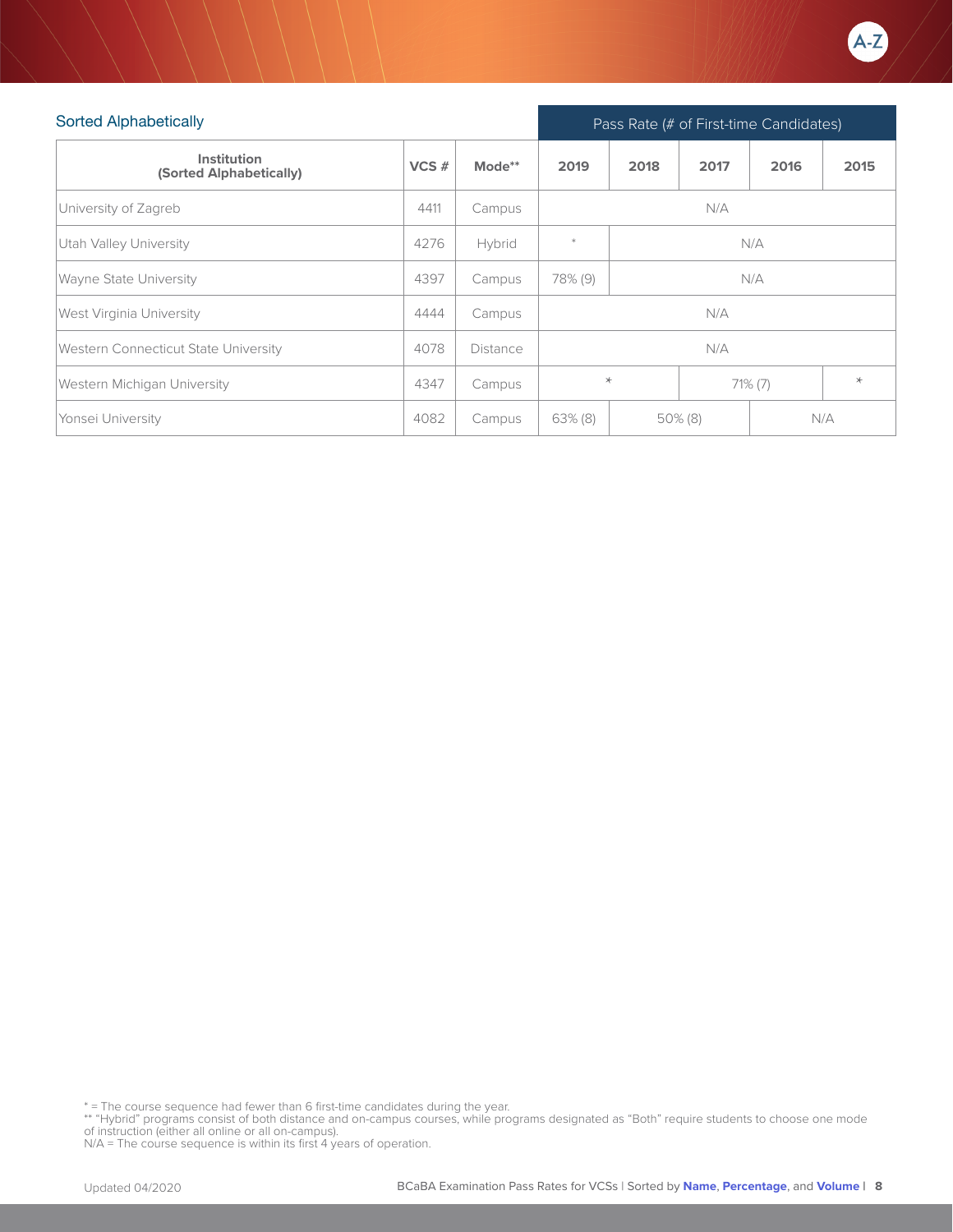

#### <span id="page-8-0"></span>BCaBA Examination Pass Rates: Sorted by Percentage of Candidates who Passed

|                                                                     |                 |                 | Pass Rate (# of First-time Candidates) |            |            |             |           |  |
|---------------------------------------------------------------------|-----------------|-----------------|----------------------------------------|------------|------------|-------------|-----------|--|
| Institution<br>(Sorted by Pass Rate)                                | VCS#            | Mode**          | 2019                                   | 2018       | 2017       | 2016        | 2015      |  |
| University of South Florida (graduate)                              | 4358            | Both            | $100\%$ (6)                            | 100% (11)  | 80% (15)   | $86\%$ (7)  | 66% (6)   |  |
| University of South Florida (undergraduate)                         | 4359<br>(51022) | Campus          | $90\% (21)$                            | 63% (16)   |            | N/A         |           |  |
| Capilano University                                                 | 4186            | Both            | 89% (9)                                | 100% (9)   | 100% (6)   |             | 67% (6)   |  |
| Douglas College                                                     | 4226<br>(41004) | Hybrid          |                                        | $88\%$ (8) |            | 83% (6)     | $\ast$    |  |
| <b>Beijing Normal University</b>                                    | 4436<br>(51105) | <b>Distance</b> |                                        | $86\%$ (7) |            | N/A         |           |  |
| Wayne State University                                              | 4397            | Campus          | 78% (9)                                |            |            | N/A         |           |  |
| Florida Institute of Technology                                     | 4039            | Distance        | 76% (407)                              | 81% (399)  | 81% (338)  | 74% (277)   | 79% (194) |  |
| Oakland University                                                  | 4398            | Campus          |                                        | 75% (8)    |            | N/A         |           |  |
| University of Colorado Denver                                       | 4212<br>(51089) | Distance        |                                        | 75% (8)    | $\ast$     | N/A         |           |  |
| University of North Texas                                           | 4173            | Distance        | 73% (11)                               | 73% (11)   | 78% (9)    | 80% (10)    | $\pm$     |  |
| University of West Florida<br>(Office of Applied Behavior Analysis) | 4044<br>(51133) | Distance        | 67% (39)                               | 70% (33)   | 71% (34)   | 52% (27)    | 67% (15)  |  |
| Rowan University                                                    | 4019            | Hybrid          |                                        | 67% (12)   | 44% (9)    | $\ast$      | 50% (6)   |  |
| Central Michigan University                                         | 4141            | Campus          |                                        | $67\%$ (6) | $\ast$     |             | N/A       |  |
| University of North Texas                                           | 4350            | Campus          |                                        | $63\%$ (8) | $\ast$     | $50\%$ (8)  | $\pm$     |  |
| Yonsei University                                                   | 4082            | Campus          | $63\%$ (8)                             |            | $50\%$ (8) |             | N/A       |  |
| Tel Aviv University                                                 | 4373            | Campus          |                                        | 62% (13)   | 82% (11)   |             | N/A       |  |
| ABA-CARDP                                                           | 4385            | Both            | $57\%$ (7)                             |            |            | N/A         |           |  |
| Saint Joseph's University                                           | 4213            | Campus          | 57% (7)                                | 64% (11)   |            | $100\%$ (7) | N/A       |  |
| <b>Ball State University</b>                                        | 4327<br>(51137) | Distance        | 53% (15)                               | 60% (15)   |            | N/A         |           |  |
| Florida International University                                    | 4257            | Campus          | 50% (52)                               | 56% (52)   | 38% (39)   | 53% (34)    | 51% (35)  |  |
| Purdue Global University (Kaplan)                                   | 4138<br>(51026) | Distance        | 50% (14)                               | 36% (11)   | 47% (17)   | 36% (11)    | 25% (8)   |  |
| Behavior Momentum India                                             | 4071            | Campus          | 50% (10)                               | 50% (6)    | $\ast$     |             | N/A       |  |
| California State University San Marcos                              | 4108<br>(51107) | Distance        | 50% (10)                               | 67% (9)    | $17\%$ (6) |             | N/A       |  |

\*\* "Hybrid" programs consist of both distance and on-campus courses, while programs designated as "Both" require students to choose one mode<br>of instruction (either all online or all on-campus).

N/A = The course sequence is within its first 4 years of operation.

<sup>\* =</sup> The course sequence had fewer than 6 first-time candidates during the year.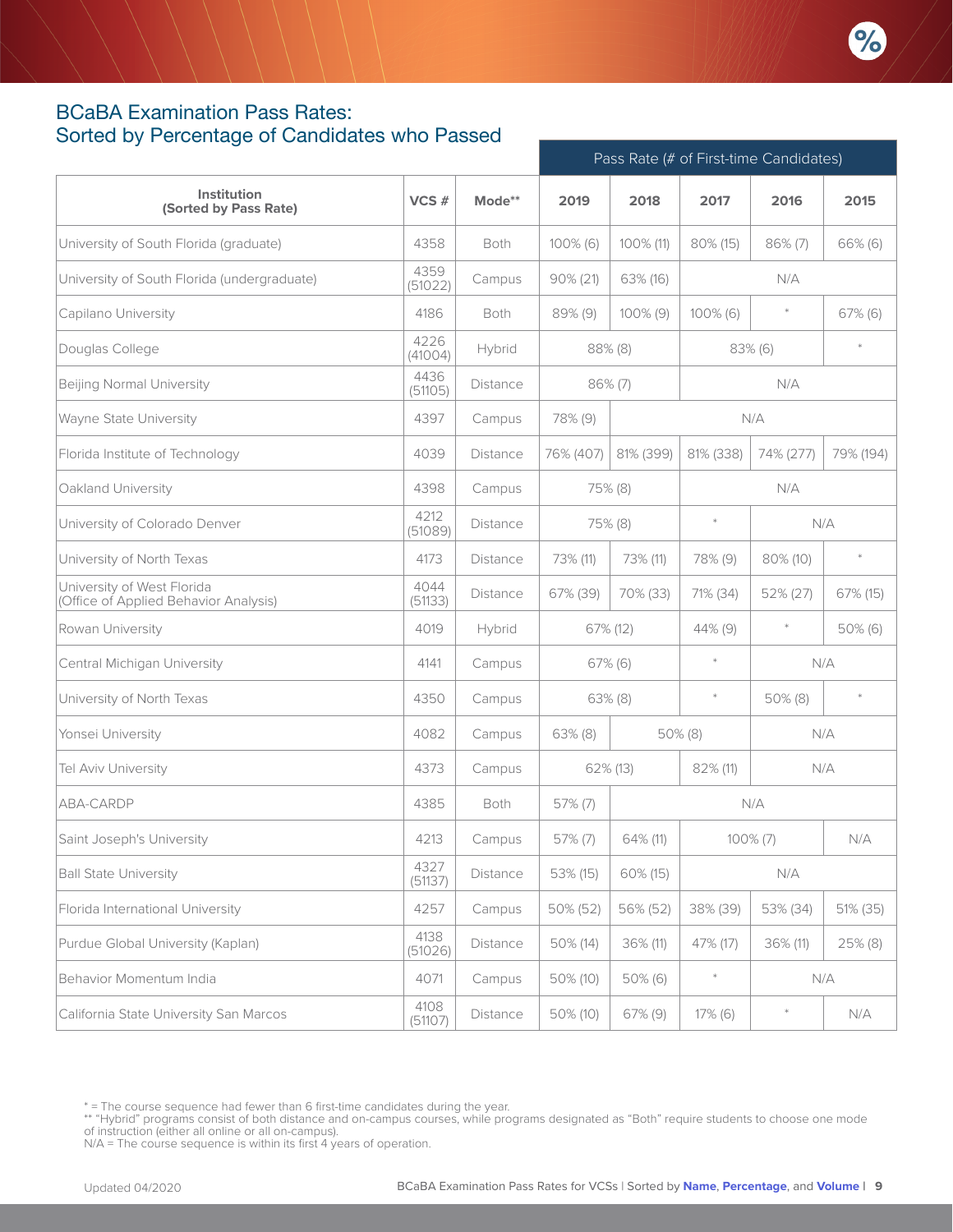

| Sorted by Percentage of Candidates who Passed |                 |                 |           |            |                       | Pass Rate (# of First-time Candidates) |      |
|-----------------------------------------------|-----------------|-----------------|-----------|------------|-----------------------|----------------------------------------|------|
| Institution<br>(Sorted by Pass Rate)          | VCS#            | Mode**          | 2019      | 2018       | 2017                  | 2016                                   | 2015 |
| CAPPDR-SEEK                                   | 4081            | Hybrid          | 43% (7)   |            | $\frac{1}{2}$         | N/A                                    |      |
| Dar Al Hekma University                       | 4206            | Campus          |           | $43\%$ (7) |                       | N/A                                    |      |
| University of Massachusetts Lowell            | 4361            | Distance        |           | $43\%$ (7) |                       | N/A                                    |      |
| <b>ABA Spain Madrid</b>                       | 4317            | <b>Distance</b> | 39% (222) | 30% (118)  | 8% (37)<br>$8\%$ (23) |                                        |      |
| Daegu Cyber University                        | 4295            | Distance        | 38% (13)  |            | 7% (14)               | N/A                                    |      |
| Beit Berl College                             | 4391            | Campus          |           | 38% (8)    |                       | N/A                                    |      |
| Saint Joseph's University                     | 4266            | Distance        | 38% (8)   | 88% (8)    |                       | N/A                                    |      |
| Humber College                                | 4017            | Hybrid          |           | 33% (6)    |                       | N/A                                    |      |
| <b>Troy University</b>                        | 4324            | Campus          | 27% (11)  |            | 50% (6)               | N/A                                    |      |
| Alcanzando                                    | 4355            | Hybrid          | $\ast$    | N/A        |                       |                                        |      |
| Berry College                                 | 4345<br>(51021) | Both            | $\ast$    | N/A        |                       |                                        |      |
| Central Methodist University                  | 4331<br>(51015) | <b>Distance</b> | $\ast$    | N/A        |                       |                                        |      |
| David Yellin Academic College of Education    | 4431<br>(51073) | Campus          | $\ast$    |            |                       | N/A                                    |      |
| Hebrew University of Jerusalem                | 4343            | Campus          | $\ast$    |            |                       | N/A                                    |      |
| Mohawk College                                | 4320<br>(51057) | Campus          | $\ast$    |            |                       | N/A                                    |      |
| Multicultural Alliance of Behavior Analysts   | 4270            | Both            | $\ast$    |            |                       | N/A                                    |      |
| Niagara College                               | 4312            | Campus          | $\ast$    |            |                       | N/A                                    |      |
| Northeastern University                       | 4351            | Campus          | $*$       |            |                       | N/A                                    |      |
| Oranim Academic College of Education          | 4321<br>(51101) | Campus          | $\ast$    |            |                       | N/A                                    |      |
| Southeast Missouri State University           | 4315            | Distance        | $\ast$    |            |                       | N/A                                    |      |
| Taiwan Association for Behavior Analysis      | 4211            | Hybrid          | $\ast$    |            | 83% (12)              | $\ast$                                 |      |
| University of Central Missouri                | 4346            | Hybrid          | $\ast$    |            |                       | N/A                                    |      |
| University of Dublin Trinity College          | 4282            | Campus          | $\ast$    |            |                       | N/A                                    |      |
| University of Florida                         | 4268            | Campus          | $\ast$    |            | 83% (6)               | N/A                                    |      |

<sup>\* =</sup> The course sequence had fewer than 6 first-time candidates during the year.

<sup>\*\* &</sup>quot;Hybrid" programs consist of both distance and on-campus courses, while programs designated as "Both" require students to choose one mode<br>of instruction (either all online or all on-campus).<br>N/A = The course sequence is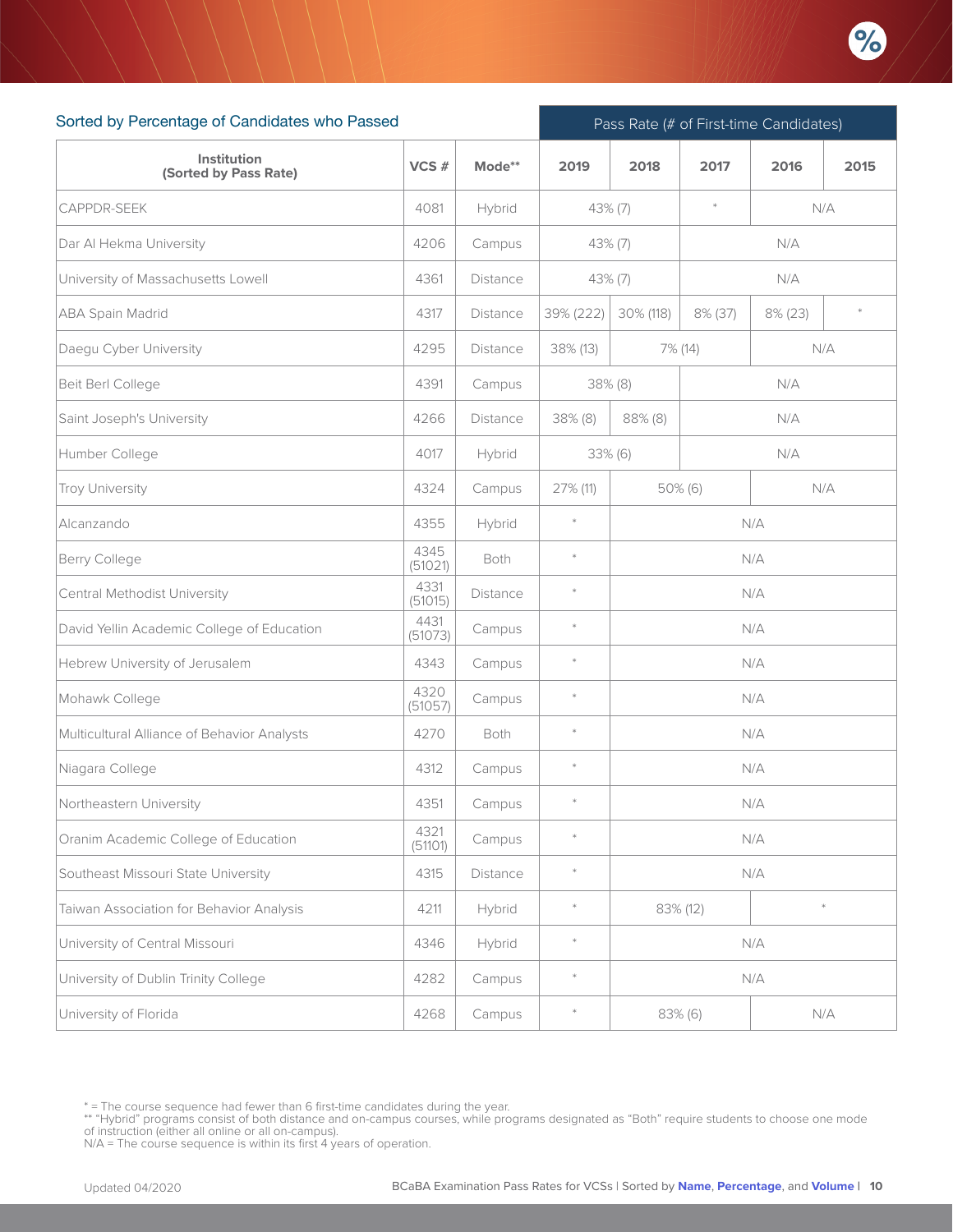

| Sorted by Percentage of Candidates who Passed                                 |                 |          | Pass Rate (# of First-time Candidates) |            |      |            |      |  |  |
|-------------------------------------------------------------------------------|-----------------|----------|----------------------------------------|------------|------|------------|------|--|--|
| Institution<br>(Sorted by Pass Rate)                                          | VCS#            | Mode**   | 2019                                   | 2018       | 2017 | 2016       | 2015 |  |  |
| University of Georgia                                                         | 4318            | Campus   | $\ast$                                 | N/A        |      |            |      |  |  |
| University of Kansas                                                          | 4188            | Campus   | $\ast$                                 | $33\%$ (6) |      | $17\%$ (6) |      |  |  |
| University of Pittsburgh Greensburg                                           | 4304            | Campus   | $\ast$                                 |            |      | N/A        |      |  |  |
| University of Saint Joseph                                                    | 4287            | Campus   | $\ast$                                 |            |      | N/A        |      |  |  |
| University of Salerno                                                         | 4298            | Campus   | $\ast$                                 |            |      | N/A        |      |  |  |
| Utah Valley University                                                        | 4276            | Hybrid   | $\ast$                                 | N/A        |      |            |      |  |  |
| Western Michigan University                                                   | 4347            | Campus   |                                        | 71% (7)    |      |            |      |  |  |
| Antioch University                                                            | 4023            | Campus   |                                        |            | N/A  |            |      |  |  |
| Association Agir et Vivre l'Autisme                                           | 4479            | Hybrid   |                                        |            | N/A  |            |      |  |  |
| Association for training in<br>Neurodevelopment MONORODI                      | 4262            | Campus   |                                        | N/A        |      |            |      |  |  |
| Association Francaise de L'ABA                                                | 4183            | Distance |                                        | N/A        |      |            |      |  |  |
| Assumption College                                                            | 4458<br>(51131) | Campus   |                                        | N/A        |      |            |      |  |  |
| Azerbaijan Agdam Social College                                               | 4511            | Distance |                                        |            | N/A  |            |      |  |  |
| Behaviour Analysis Academy                                                    | 4386            | Both     |                                        |            | N/A  |            |      |  |  |
| <b>Briar Cliff University</b>                                                 | 51045           | Campus   |                                        |            | N/A  |            |      |  |  |
| Cairn University                                                              | 4416            | Distance |                                        |            | N/A  |            |      |  |  |
| California State University<br>Los Angeles (Psychology)                       | 4325            | Campus   |                                        |            | N/A  |            |      |  |  |
| California State University Los Angeles<br>(Special Education and Counseling) | 4519            | Campus   |                                        |            | N/A  |            |      |  |  |
| California State University Monterey Bay                                      | 4221            | Hybrid   |                                        |            | N/A  |            |      |  |  |
| California State University Sacramento                                        | 4288            | Campus   |                                        |            | N/A  |            |      |  |  |
| Capella University                                                            | 51018           | Online   |                                        |            | N/A  |            |      |  |  |
| Chapman University                                                            | 4185            | Campus   |                                        |            | N/A  |            |      |  |  |
| Clarion University                                                            | 4493            | Distance |                                        |            | N/A  |            |      |  |  |
| Clemson University (Romania)                                                  | 4130            | Hybrid   |                                        |            | N/A  |            |      |  |  |

<sup>\* =</sup> The course sequence had fewer than 6 first-time candidates during the year.

<sup>\*\* &</sup>quot;Hybrid" programs consist of both distance and on-campus courses, while programs designated as "Both" require students to choose one mode<br>of instruction (either all online or all on-campus).<br>N/A = The course sequence is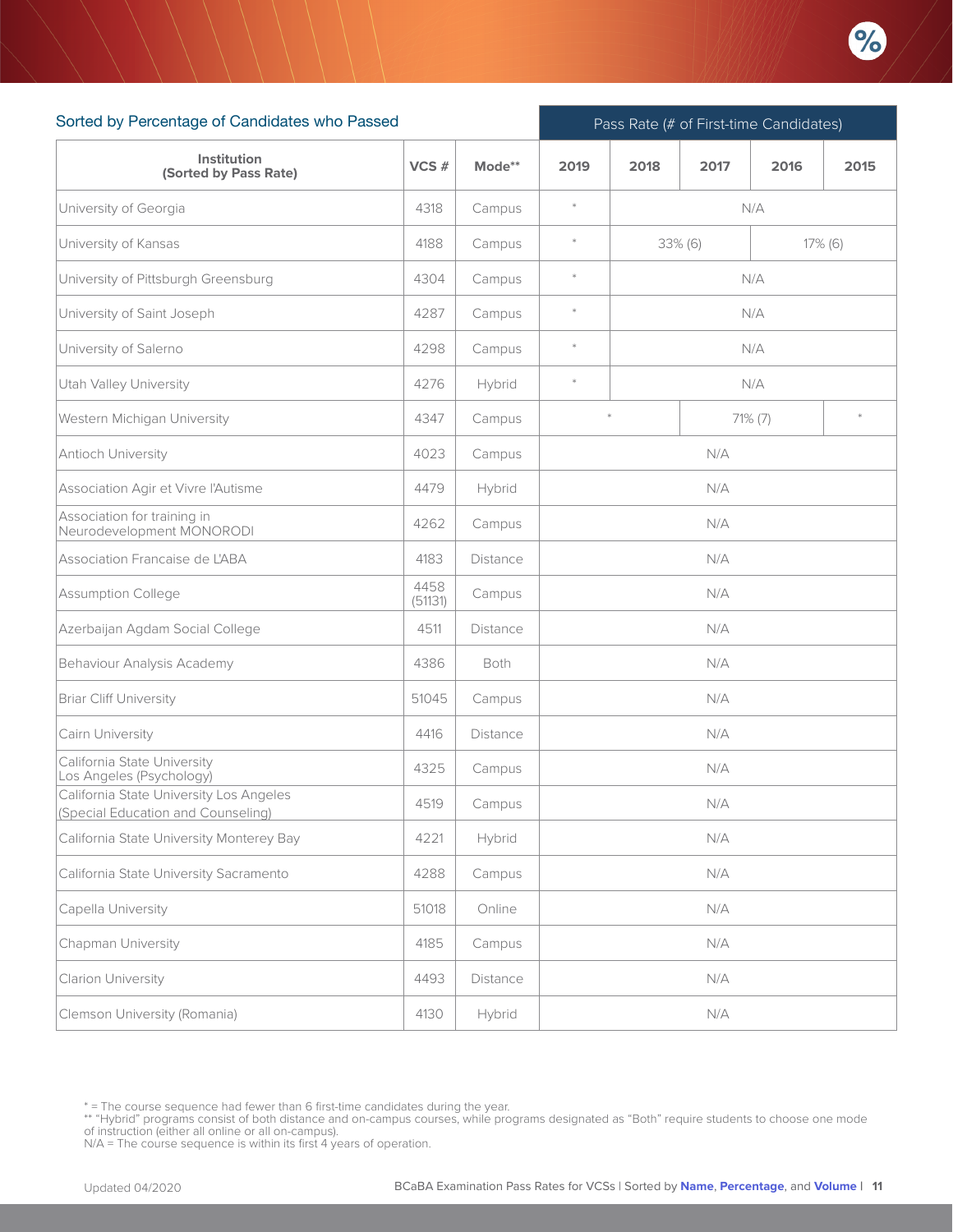

| Sorted by Percentage of Candidates who Passed                                       |                 |             | Pass Rate (# of First-time Candidates) |      |      |      |      |  |  |
|-------------------------------------------------------------------------------------|-----------------|-------------|----------------------------------------|------|------|------|------|--|--|
| Institution<br>(Sorted by Pass Rate)                                                | VCS#            | Mode**      | 2019                                   | 2018 | 2017 | 2016 | 2015 |  |  |
| Clemson University (Portugal)                                                       | 4131            | Hybrid      |                                        |      | N/A  |      |      |  |  |
| Consorzio Universitario Humanitas                                                   | 4376<br>(51113) | Campus      |                                        |      | N/A  |      |      |  |  |
| Deree College The American College of Greece                                        | 4051            | Campus      |                                        |      | N/A  |      |      |  |  |
| Eastern Connecticut State University                                                | 4092            | Campus      |                                        |      | N/A  |      |      |  |  |
| Elms College                                                                        | 4009            | Campus      |                                        |      | N/A  |      |      |  |  |
| Emirates College for Advanced Education                                             | 4264            | Campus      |                                        |      | N/A  |      |      |  |  |
| Felician University                                                                 | 4484            | Campus      |                                        |      | N/A  |      |      |  |  |
| Franciscan Missionaries of Our Lady University                                      | 51009           | Campus      |                                        |      | N/A  |      |      |  |  |
| George Brown College<br>(Behavioural Science Technician (Intensive))                | 4228<br>(51100) | Campus      |                                        |      | N/A  |      |      |  |  |
| George Brown College<br>(Autism and Behavioural Science)                            | 4329<br>(51099) | Campus      |                                        |      | N/A  |      |      |  |  |
| George Brown College<br>(Honours Bachelor of Behaviour Analysis)                    | 4429<br>(51099) | Campus      |                                        |      | N/A  |      |      |  |  |
| George Mason University                                                             | 4137            | <b>Both</b> |                                        |      | N/A  |      |      |  |  |
| Georgia Southern University - Armstrong (discontinued)                              | 4200            | Campus      |                                        |      | N/A  |      |      |  |  |
| Georgia Southern University - Armstrong (new)                                       | 4477            | Campus      |                                        |      | N/A  |      |      |  |  |
| Georgian Court University                                                           | 4072            | Campus      |                                        |      | N/A  |      |      |  |  |
| Hong Kong Association for Behavior Analysis                                         | 4463            | Campus      |                                        |      | N/A  |      |      |  |  |
| Humber College                                                                      | 4102            | Campus      |                                        |      | N/A  |      |      |  |  |
| International Training Center for<br>Applied Behavior Analysis                      | 4024            | Campus      |                                        |      | N/A  |      |      |  |  |
| Institute for Accessibility Development<br>Tsinghua University                      | 51038           | Hybrid      |                                        |      | N/A  |      |      |  |  |
| Istituto per la Ricerca, la Formazione e<br>l'Informazione sulle Disabilità (IRFID) | 4150            | Campus      | N/A                                    |      |      |      |      |  |  |
| Instituto Walden 4                                                                  | 4341            | N/A         |                                        |      | N/A  |      |      |  |  |
| Keiser University                                                                   | 4517            | Hybrid      |                                        |      | N/A  |      |      |  |  |
| Kibbutzim College                                                                   | 4240            | Campus      |                                        |      | N/A  |      |      |  |  |
| Kinneret Academic College in the Jordan Valley                                      | 4392            | Campus      |                                        |      | N/A  |      |      |  |  |

<sup>\* =</sup> The course sequence had fewer than 6 first-time candidates during the year.

<sup>\*\* &</sup>quot;Hybrid" programs consist of both distance and on-campus courses, while programs designated as "Both" require students to choose one mode<br>of instruction (either all online or all on-campus).<br>N/A = The course sequence is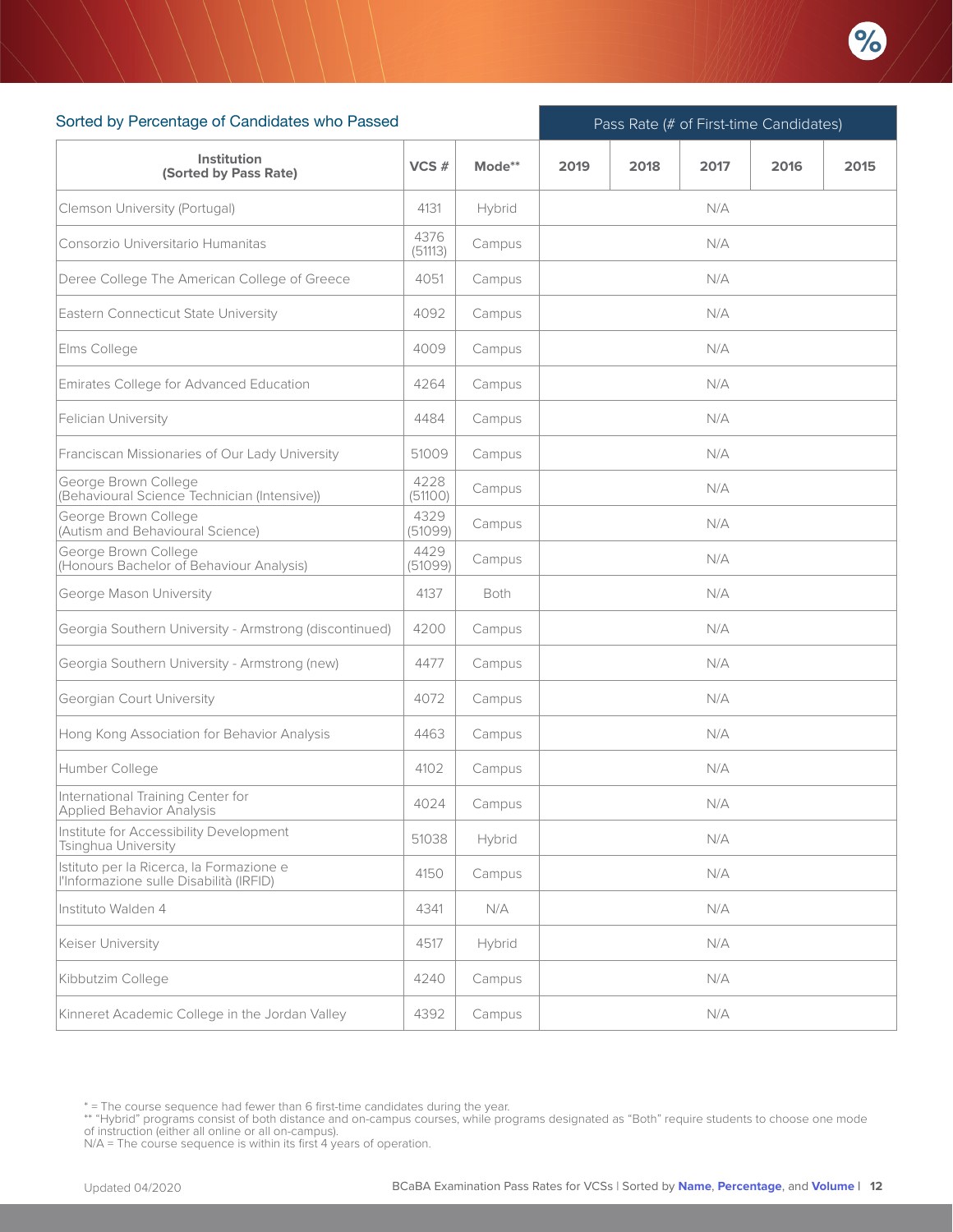

| Sorted by Percentage of Candidates who Passed               |                 |                 | Pass Rate (# of First-time Candidates) |      |      |      |      |  |  |  |
|-------------------------------------------------------------|-----------------|-----------------|----------------------------------------|------|------|------|------|--|--|--|
| Institution<br>(Sorted by Pass Rate)                        | VCS#            | Mode**          | 2019                                   | 2018 | 2017 | 2016 | 2015 |  |  |  |
| Kore University - IESCUM                                    | 4415            | Both            |                                        |      | N/A  |      |      |  |  |  |
| Lambton College                                             | 4205            | Campus          |                                        |      | N/A  |      |      |  |  |  |
| Levinsky College of Education                               | 51036           | Hybrid          |                                        |      | N/A  |      |      |  |  |  |
| Lipscomb University                                         | 4104            | Hybrid          |                                        |      | N/A  |      |      |  |  |  |
| Long Island University (Post)                               | 4204            | Campus          | N/A                                    |      |      |      |      |  |  |  |
| MacEwan University                                          | 4404            | Campus          |                                        |      | N/A  |      |      |  |  |  |
| Mary Baldwin University                                     | 4006            | Campus          |                                        |      | N/A  |      |      |  |  |  |
| Massachusetts College of Liberal Arts                       | 4403            | Campus          |                                        |      | N/A  |      |      |  |  |  |
| Midland University                                          | 4171            | Campus          |                                        |      | N/A  |      |      |  |  |  |
| Montana State University Billings                           | 4125            | <b>Distance</b> |                                        |      | N/A  |      |      |  |  |  |
| Moscow Centre of Pedagogy and Psychology                    | 4364            | Both            |                                        |      | N/A  |      |      |  |  |  |
| Moscow Institute of Psychoanalysis                          | 4076            | <b>Distance</b> |                                        |      | N/A  |      |      |  |  |  |
| Moscow Psychological and Social University                  | 4521            | <b>Distance</b> |                                        |      | N/A  |      |      |  |  |  |
| Nanjing Special Education College                           | 4505            | Hybrid          |                                        |      | N/A  |      |      |  |  |  |
| National Changhua University of Education                   | 4456            | Both            |                                        |      | N/A  |      |      |  |  |  |
| Northern Michigan University                                | 4467<br>(51148) | Campus          |                                        |      | N/A  |      |      |  |  |  |
| Nova Southeastern University                                | 4025            | Both            |                                        |      | N/A  |      |      |  |  |  |
| Oregon Institute of Technology                              | 4164            | Campus          |                                        |      | N/A  |      |      |  |  |  |
| Oslo and Akershus University College<br>of Applied Sciences | 4421            | Campus          |                                        |      | N/A  |      |      |  |  |  |
| Our Sunny World                                             | 4080            | Distance        | N/A                                    |      |      |      |      |  |  |  |
| Pusan National University                                   | 4389            | Campus          |                                        |      | N/A  |      |      |  |  |  |
| Regis College                                               | 4048            | Campus          |                                        |      | N/A  |      |      |  |  |  |
| Saint Cloud State University                                | 4030            | Both            |                                        |      | N/A  |      |      |  |  |  |
| Saint Lawrence College                                      | 4259            | Campus          |                                        |      | N/A  |      |      |  |  |  |

<sup>\* =</sup> The course sequence had fewer than 6 first-time candidates during the year.

<sup>\*\* &</sup>quot;Hybrid" programs consist of both distance and on-campus courses, while programs designated as "Both" require students to choose one mode<br>of instruction (either all online or all on-campus).<br>N/A = The course sequence is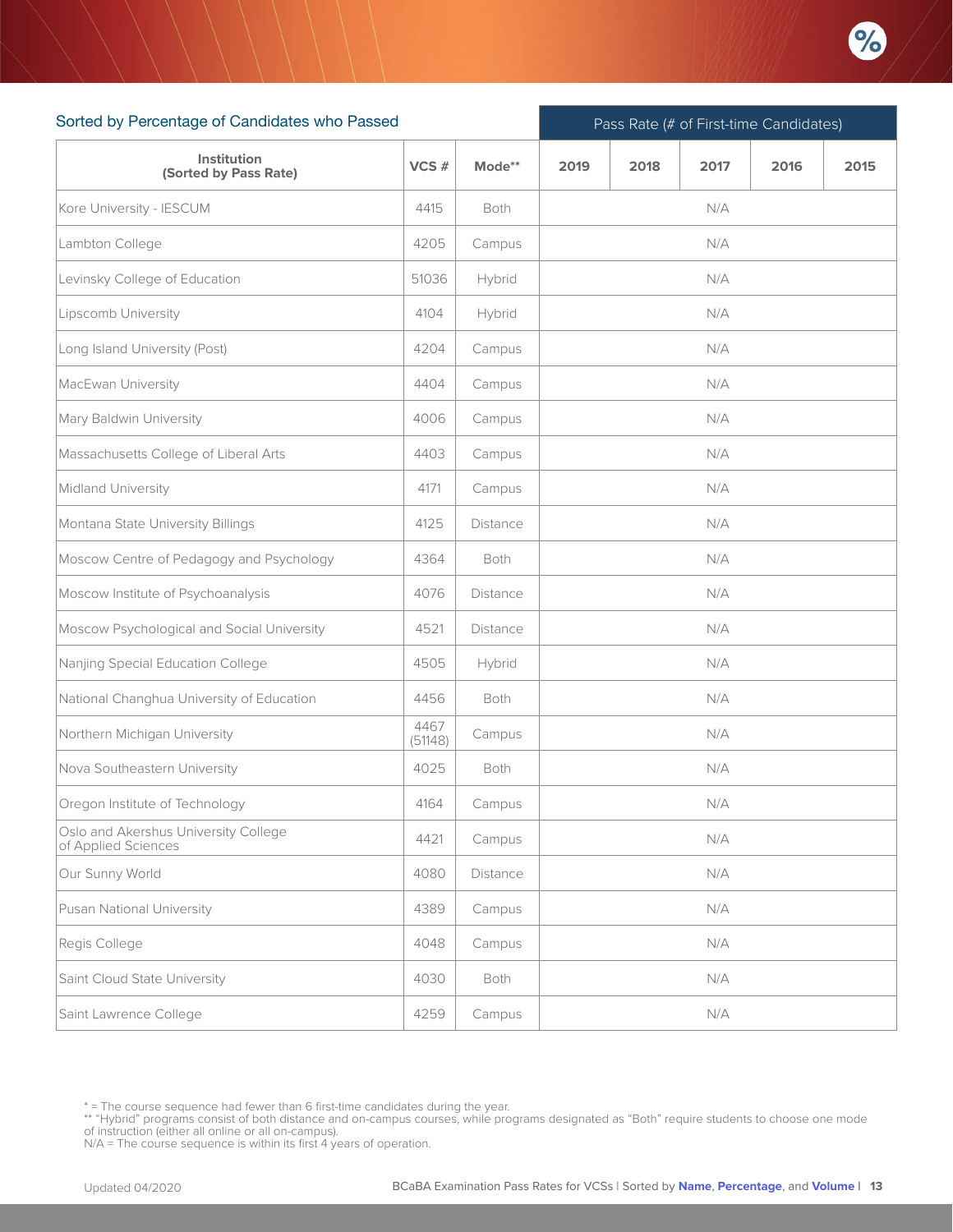

| Sorted by Percentage of Candidates who Passed                              |                 |                 | Pass Rate (# of First-time Candidates) |      |      |      |      |  |  |
|----------------------------------------------------------------------------|-----------------|-----------------|----------------------------------------|------|------|------|------|--|--|
| Institution<br>(Sorted by Pass Rate)                                       | VCS#            | Mode**          | 2019                                   | 2018 | 2017 | 2016 | 2015 |  |  |
| Salem State University                                                     | 4066            | Hybrid          |                                        |      | N/A  |      |      |  |  |
| Sam Houston State University                                               | 51084           | <b>Both</b>     |                                        |      | N/A  |      |      |  |  |
| Savannah State University                                                  | 4462            | Campus          |                                        |      | N/A  |      |      |  |  |
| <b>SEA ABA</b>                                                             | 4430            | Both            |                                        |      | N/A  |      |      |  |  |
| SEEK Applied Behavior Analysis Association-Taiwan                          | 4396            | Hybrid          | N/A                                    |      |      |      |      |  |  |
| Seneca College                                                             | 51070           | Campus          |                                        |      | N/A  |      |      |  |  |
| Southern Illinois University                                               | 4369            | Campus          |                                        |      | N/A  |      |      |  |  |
| Stockholm University                                                       | 4383            | Hybrid          |                                        |      | N/A  |      |      |  |  |
| The Chicago School of Professional Psychology                              | 51047           | Online          |                                        |      | N/A  |      |      |  |  |
| Universidad Compultense De Madrid                                          | 4474            | <b>Distance</b> |                                        |      | N/A  |      |      |  |  |
| University of Alaska Anchorage                                             | 4400            | Hybrid          |                                        |      | N/A  |      |      |  |  |
| University of Dublin Trinity College                                       | 4380            | Campus          |                                        |      | N/A  |      |      |  |  |
| University of Hawaii Manoa                                                 | 4196            | Hybrid          |                                        |      | N/A  |      |      |  |  |
| University of Houston Clear Lake                                           | 4449            | Both            |                                        |      | N/A  |      |      |  |  |
| University of Memphis                                                      | 4309            | Distance        |                                        |      | N/A  |      |      |  |  |
| University of Miami                                                        | 4377            | Campus          |                                        |      | N/A  |      |      |  |  |
| University of Michigan - Dearborn                                          | 4452            | Campus          |                                        |      | N/A  |      |      |  |  |
| University of Nevada Reno                                                  | 4323<br>(51119) | Distance        |                                        |      | N/A  |      |      |  |  |
| University of Nevada Reno                                                  | 4445            | Campus          |                                        |      | N/A  |      |      |  |  |
| University of New Brunswick                                                | 4227            | Hybrid          | N/A                                    |      |      |      |      |  |  |
| University of North Alabama                                                | 4256            | Campus          |                                        |      | N/A  |      |      |  |  |
| University of North Carolina Wilmington                                    | 4371            | Campus          |                                        |      | N/A  |      |      |  |  |
| University of North Florida                                                | 4158            | Both            |                                        |      | N/A  |      |      |  |  |
| University of Texas San Antonio<br>(Interdisciplinary Learning & Teaching) | 4382            | Hybrid          |                                        |      | N/A  |      |      |  |  |

<sup>\* =</sup> The course sequence had fewer than 6 first-time candidates during the year.

<sup>\*\* &</sup>quot;Hybrid" programs consist of both distance and on-campus courses, while programs designated as "Both" require students to choose one mode<br>of instruction (either all online or all on-campus).<br>N/A = The course sequence is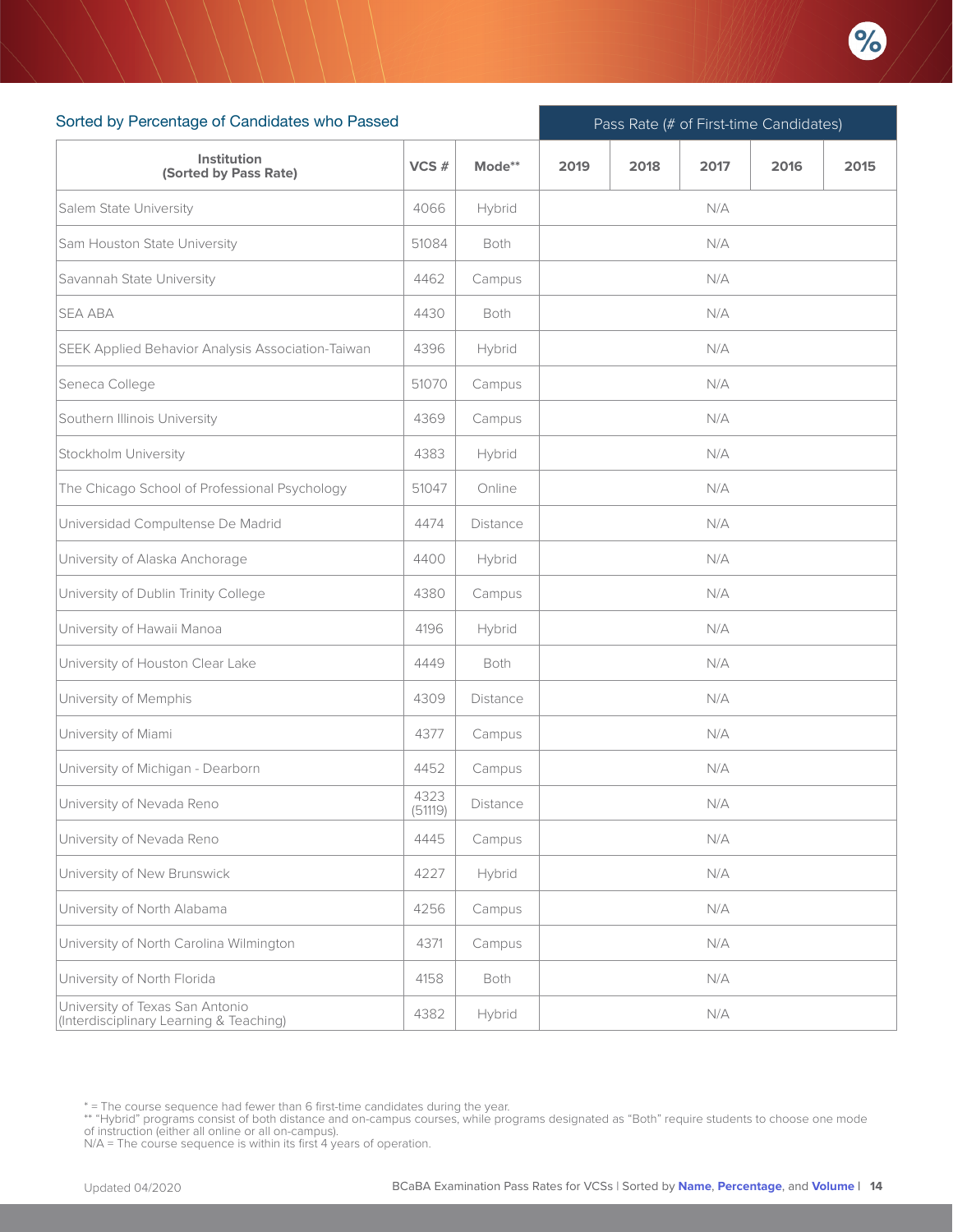

| Sorted by Percentage of Candidates who Passed               |      |             | Pass Rate (# of First-time Candidates) |      |      |      |      |  |
|-------------------------------------------------------------|------|-------------|----------------------------------------|------|------|------|------|--|
| Institution<br>(Sorted by Pass Rate)                        | VCS# | Mode**      | 2019                                   | 2018 | 2017 | 2016 | 2015 |  |
| University of Texas San Antonio<br>(Educational Psychology) | 4520 | Hybrid      |                                        |      | N/A  |      |      |  |
| University of Virginia                                      | 4472 | Distance    | N/A                                    |      |      |      |      |  |
| University of Waikato                                       | 4144 | <b>Both</b> | N/A                                    |      |      |      |      |  |
| University of West Florida (Health Sciences)                | 4496 | Distance    |                                        |      | N/A  |      |      |  |
| University of Zagreb                                        | 4411 | Campus      | N/A                                    |      |      |      |      |  |
| <b>West Virginia University</b>                             | 4444 | Campus      | N/A                                    |      |      |      |      |  |
| <b>Western Connecticut State University</b>                 | 4078 | Distance    |                                        |      | N/A  |      |      |  |

\* = The course sequence had fewer than 6 first-time candidates during the year.

\*\* "Hybrid" programs consist of both distance and on-campus courses, while programs designated as "Both" require students to choose one mode<br>of instruction (either all online or all on-campus).<br>N/A = The course sequence is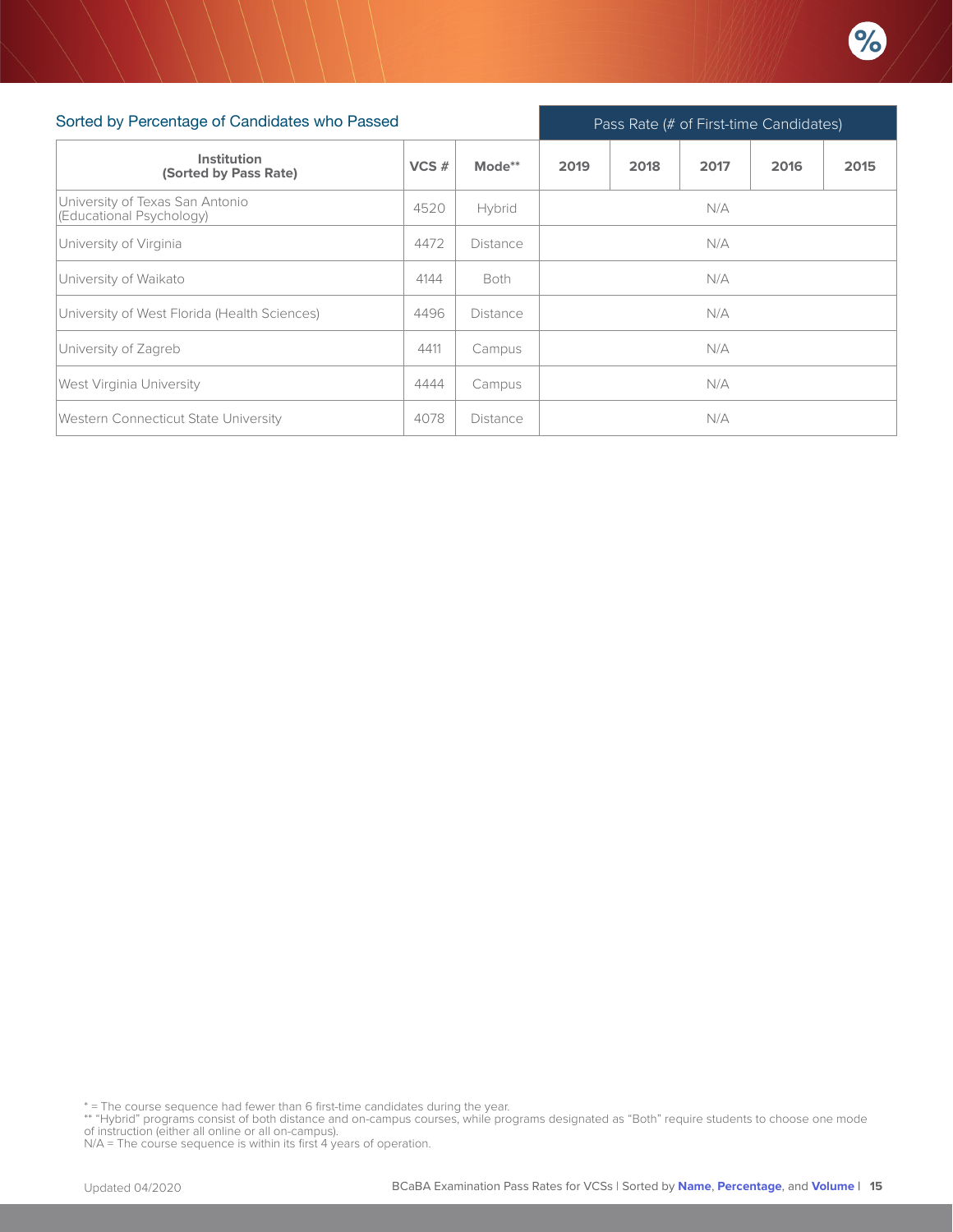## <span id="page-15-0"></span>BCaBA Examination Pass Rates: Sorted by Candidate Volume

|                                                                     |                 |                 | Pass Rate (# of First-time Candidates) |             |                |           |                |
|---------------------------------------------------------------------|-----------------|-----------------|----------------------------------------|-------------|----------------|-----------|----------------|
| Institution<br>(Sorted by Volume)                                   | VCS#            | Mode**          | 2019                                   | 2018        | 2017           | 2016      | 2015           |
| Florida Institute of Technology                                     | 4039            | <b>Distance</b> | 76% (407)                              | 81% (399)   | 81% (338)      | 74% (277) | 79% (194)      |
| <b>ABA Spain Madrid</b>                                             | 4317            | Distance        | 39% (222)                              | 30% (118)   | 8% (37)        | 8% (23)   | $\ast$         |
| Florida International University                                    | 4257            | Campus          | 50% (52)                               | 56% (52)    | 38% (39)       | 53% (34)  | 51% (35)       |
| University of West Florida<br>(Office of Applied Behavior Analysis) | 4044<br>(51133) | Distance        | 67% (39)                               | 70% (33)    | 71% (34)       | 52% (27)  | 67% (15)       |
| University of South Florida (undergraduate)                         | 4359<br>(51022) | Campus          | $90\% (21)$                            | 63% (16)    | N/A            |           |                |
| <b>Ball State University</b>                                        | 4327<br>(51137) | <b>Distance</b> | 53% (15)                               | 60% (15)    | N/A            |           |                |
| Purdue Global University (Kaplan)                                   | 4138<br>(51026) | <b>Distance</b> | 50% (14)                               | 36% (11)    | 47% (17)       | 36% (11)  | 25% (8)        |
| Daegu Cyber University                                              | 4295            | <b>Distance</b> | $38\%$ (13)                            |             | 7% (14)<br>N/A |           |                |
| Tel Aviv University                                                 | 4373            | Campus          | 62% (13)                               |             | 82% (11)       | N/A       |                |
| Rowan University                                                    | 4019            | Hybrid          | 67% (12)                               | 44% (9)     |                | $\ast$    | 50% (6)        |
| University of North Texas                                           | 4173            | <b>Distance</b> | 73% (11)                               | 73% (11)    | 78% (9)        | 80% (10)  | $\frac{1}{2}C$ |
| Troy University                                                     | 4324            | Campus          | 27% (11)                               |             | $50\%$ (6)     | N/A       |                |
| California State University San Marcos                              | 4108<br>(51107) | <b>Distance</b> | 50% (10)                               | 67% (9)     | $17\%$ (6)     | $\ast$    | N/A            |
| Behavior Momentum India                                             | 4071            | Campus          | 50% (10)                               | 50% (6)     | $\ast$         | N/A       |                |
| Capilano University                                                 | 4186            | Both            | 89% (9)                                | $100\%$ (9) | $100\%$ (6)    | $\ast$    | 67% (6)        |
| Wayne State University                                              | 4397            | Campus          | 78% (9)                                |             |                | N/A       |                |
| Saint Joseph's University                                           | 4266            | <b>Distance</b> | 38% (8)                                | 88% (8)     |                | N/A       |                |
| Yonsei University                                                   | 4082            | Campus          | $63\%$ (8)                             |             | $50\%$ (8)     | N/A       |                |
| University of North Texas                                           | 4350            | Campus          |                                        | 63% (8)     | $\ast$         | 50% (8)   |                |
| Oakland University                                                  | 4398            | Campus          |                                        | 75% (8)     |                | N/A       |                |
| University of Colorado Denver                                       | 4212<br>(51089) | Distance        |                                        | 75% (8)     | $\ast$         | N/A       |                |
| Douglas College                                                     | 4226<br>(41004) | Hybrid          |                                        | 88% (8)     |                | 83% (6)   | $\frac{1}{2}$  |
| Beit Berl College                                                   | 4391            | Campus          |                                        | $38\%$ (8)  |                | N/A       |                |

\*\* "Hybrid" programs consist of both distance and on-campus courses, while programs designated as "Both" require students to choose one mode<br>of instruction (either all online or all on-campus).<br>N/A = The course sequence is

<sup>\* =</sup> The course sequence had fewer than 6 first-time candidates during the year.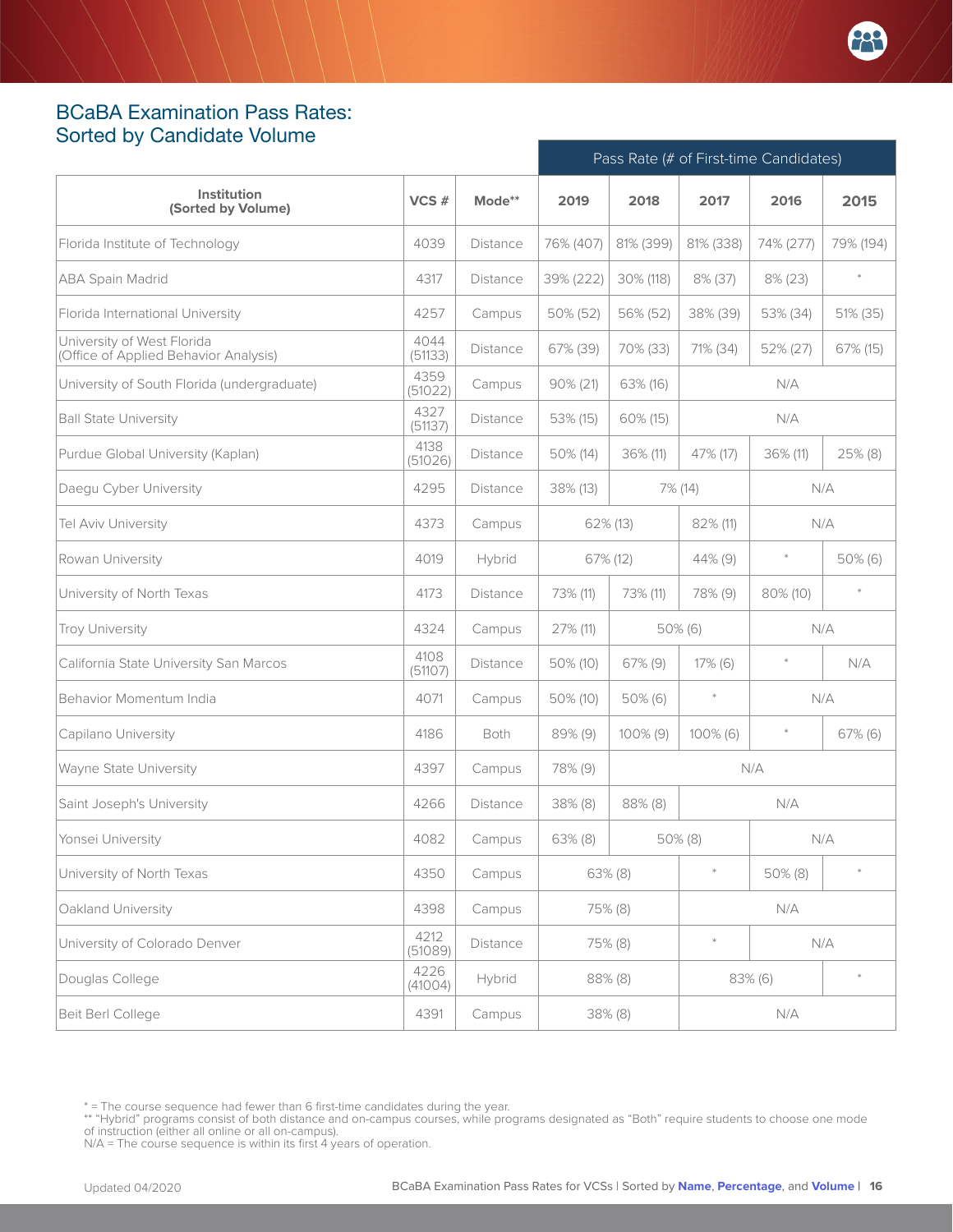

| Sorted by Candidate Volume                  |                 |                 | Pass Rate (# of First-time Candidates) |                |               |              |         |  |  |
|---------------------------------------------|-----------------|-----------------|----------------------------------------|----------------|---------------|--------------|---------|--|--|
| Institution<br>(Sorted by Volume)           | VCS#            | Mode**          | 2019                                   | 2018           | 2017          | 2015<br>2016 |         |  |  |
| Saint Joseph's University                   | 4213            | Campus          | 57% (7)                                | 64% (11)       | $100\% (7)$   |              | N/A     |  |  |
| ABA-CARDP                                   | 4385            | <b>Both</b>     | 57% (7)                                |                | N/A           |              |         |  |  |
| <b>Beijing Normal University</b>            | 4436<br>(51105) | <b>Distance</b> |                                        | $86\% (7)$     | N/A           |              |         |  |  |
| CAPPDR-SEEK                                 | 4081            | Hybrid          |                                        | $43\%$ (7)     | $\ast$<br>N/A |              |         |  |  |
| Dar Al Hekma University                     | 4206            | Campus          |                                        | 43% (7)        | N/A           |              |         |  |  |
| University of Massachusetts Lowell          | 4361            | Distance        |                                        | 43% (7)        |               | N/A          |         |  |  |
| University of South Florida (graduate)      | 4358            | Both            | $100\%$ (6)                            | 100% (11)      | 80% (15)      | 86% (7)      | 66% (6) |  |  |
| Central Michigan University                 | 4141            | Campus          |                                        | 67% (6)        | $\ast$        |              | N/A     |  |  |
| Humber College                              | 4017            | Hybrid          |                                        | N/A<br>33% (6) |               |              |         |  |  |
| Alcanzando                                  | 4355            | Hybrid          | $\ast$                                 | N/A            |               |              |         |  |  |
| Berry College                               | 4345<br>(51021) | Both            | $\ast$                                 | N/A            |               |              |         |  |  |
| Central Methodist University                | 4331<br>(51015) | Distance        | $\ast$                                 | N/A            |               |              |         |  |  |
| David Yellin Academic College of Education  | 4431<br>(51073) | Campus          | $\ast$                                 |                |               | N/A          |         |  |  |
| Hebrew University of Jerusalem              | 4343            | Campus          | $\ast$                                 |                |               | N/A          |         |  |  |
| Mohawk College                              | 4320<br>(51057) | Campus          | $\ast$                                 |                |               | N/A          |         |  |  |
| Multicultural Alliance of Behavior Analysts | 4270            | Both            | $\ast$                                 |                |               | N/A          |         |  |  |
| Niagara College                             | 4312            | Campus          | $\ast$                                 |                |               | N/A          |         |  |  |
| Northeastern University                     | 4351            | Campus          | $\ast$                                 |                |               | N/A          |         |  |  |
| Oranim Academic College of Education        | 4321<br>(51101) | Campus          | $\ast$                                 |                |               | N/A          |         |  |  |
| Southeast Missouri State University         | 4315            | Distance        | $\ast$                                 |                |               | N/A          |         |  |  |
| Taiwan Association for Behavior Analysis    | 4211            | Hybrid          | $\ast$                                 |                | 83% (12)      |              | $\ast$  |  |  |
| University of Central Missouri              | 4346            | Hybrid          | $\ast$                                 |                |               | N/A          |         |  |  |
| University of Dublin Trinity College        | 4282            | Campus          | $\ast$                                 |                |               | N/A          |         |  |  |
| University of Florida                       | 4268            | Campus          | $\ast$                                 |                | 83% (6)       |              | N/A     |  |  |

<sup>\* =</sup> The course sequence had fewer than 6 first-time candidates during the year.

<sup>\*\* &</sup>quot;Hybrid" programs consist of both distance and on-campus courses, while programs designated as "Both" require students to choose one mode<br>of instruction (either all online or all on-campus).<br>N/A = The course sequence is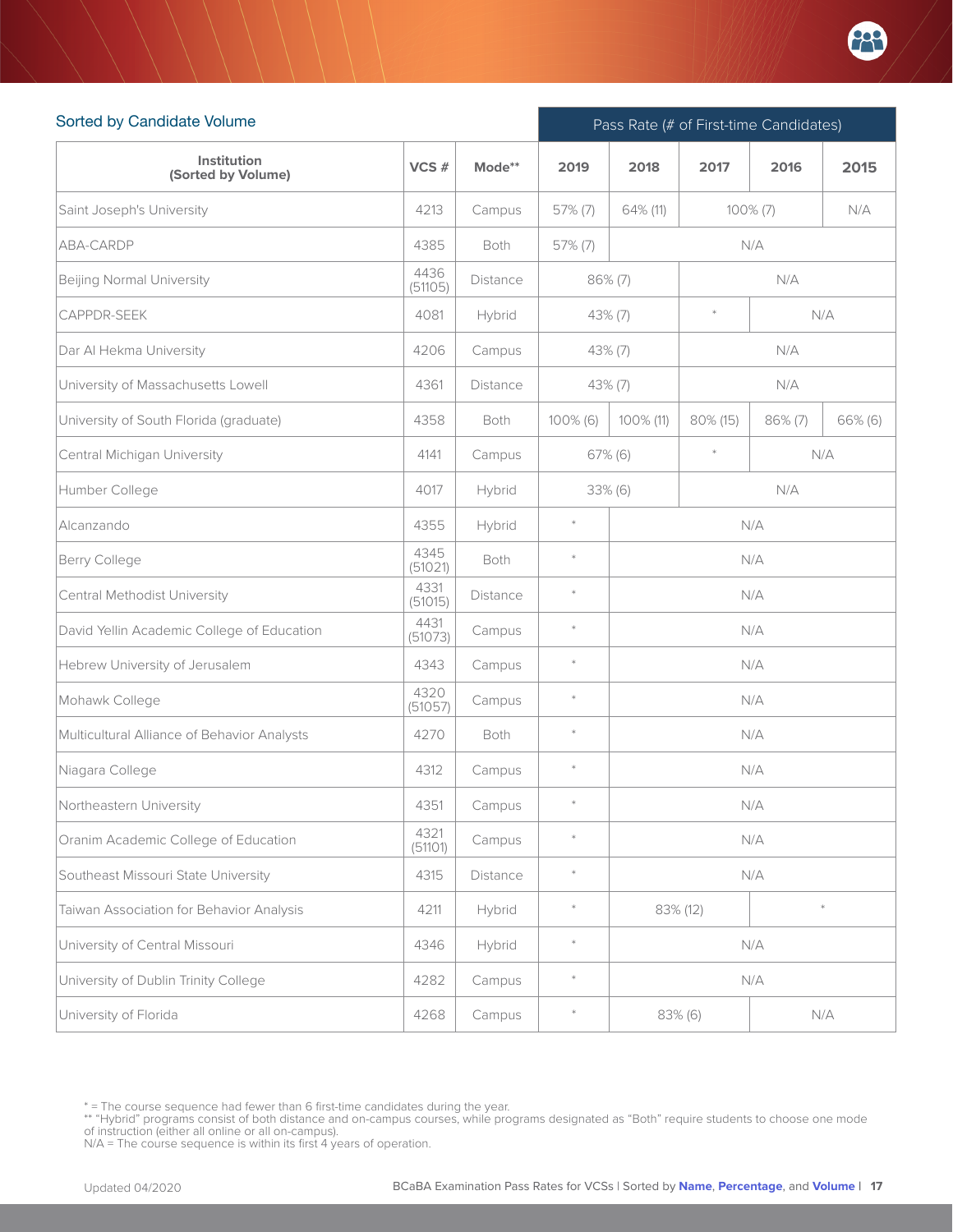

| Sorted by Candidate Volume                                                    |                 |                 | Pass Rate (# of First-time Candidates) |                          |      |      |      |  |
|-------------------------------------------------------------------------------|-----------------|-----------------|----------------------------------------|--------------------------|------|------|------|--|
| Institution<br>(Sorted by Volume)                                             | VCS#            | Mode**          | 2019                                   | 2018                     | 2017 | 2016 | 2015 |  |
| University of Georgia                                                         | 4318            | Campus          | $\ast$                                 |                          |      | N/A  |      |  |
| University of Kansas                                                          | 4188            | Campus          | $\ast$                                 | $33\%$ (6)<br>$17\%$ (6) |      |      |      |  |
| University of Pittsburgh Greensburg                                           | 4304            | Campus          | $\ast$                                 | N/A                      |      |      |      |  |
| University of Saint Joseph                                                    | 4287            | Campus          | $\ast$                                 |                          |      | N/A  |      |  |
| University of Salerno                                                         | 4298            | Campus          | $\ast$                                 |                          |      | N/A  |      |  |
| <b>Utah Valley University</b>                                                 | 4276            | Hybrid          | $\ast$                                 | N/A                      |      |      |      |  |
| Western Michigan University                                                   | 4347            | Campus          |                                        | 71% (7)                  |      |      |      |  |
| Antioch University                                                            | 4023            | Campus          |                                        |                          | N/A  |      |      |  |
| Association Agir et Vivre l'Autisme                                           | 4479            | Hybrid          |                                        | N/A                      |      |      |      |  |
| Association for training in<br>Neurodevelopment MONORODI                      | 4262            | Campus          |                                        | N/A                      |      |      |      |  |
| Association Francaise de L'ABA                                                | 4183            | Distance        | N/A                                    |                          |      |      |      |  |
| Assumption College                                                            | 4458<br>(51131) | Campus          | N/A                                    |                          |      |      |      |  |
| Azerbaijan Agdam Social College                                               | 4511            | Distance        |                                        |                          | N/A  |      |      |  |
| Behaviour Analysis Academy                                                    | 4386            | Both            |                                        |                          | N/A  |      |      |  |
| Briar Cliff University                                                        | 51045           | Campus          |                                        |                          | N/A  |      |      |  |
| Cairn University                                                              | 4416            | <b>Distance</b> |                                        |                          | N/A  |      |      |  |
| California State University<br>Los Angeles (Psychology)                       | 4325            | Campus          |                                        |                          | N/A  |      |      |  |
| California State University Los Angeles<br>(Special Education and Counseling) | 4519            | Campus          |                                        |                          | N/A  |      |      |  |
| California State University Monterey Bay                                      | 4221            | Hybrid          |                                        |                          | N/A  |      |      |  |
| California State University Sacramento                                        | 4288            | Campus          |                                        |                          | N/A  |      |      |  |
| Capella University                                                            | 51018           | Online          |                                        |                          | N/A  |      |      |  |
| Chapman University                                                            | 4185            | Campus          |                                        |                          | N/A  |      |      |  |
| Clarion University                                                            | 4493            | Distance        |                                        |                          | N/A  |      |      |  |
| Clemson University (Romania)                                                  | 4130            | Hybrid          |                                        |                          | N/A  |      |      |  |

<sup>\* =</sup> The course sequence had fewer than 6 first-time candidates during the year.

<sup>\*\* &</sup>quot;Hybrid" programs consist of both distance and on-campus courses, while programs designated as "Both" require students to choose one mode<br>of instruction (either all online or all on-campus).<br>N/A = The course sequence is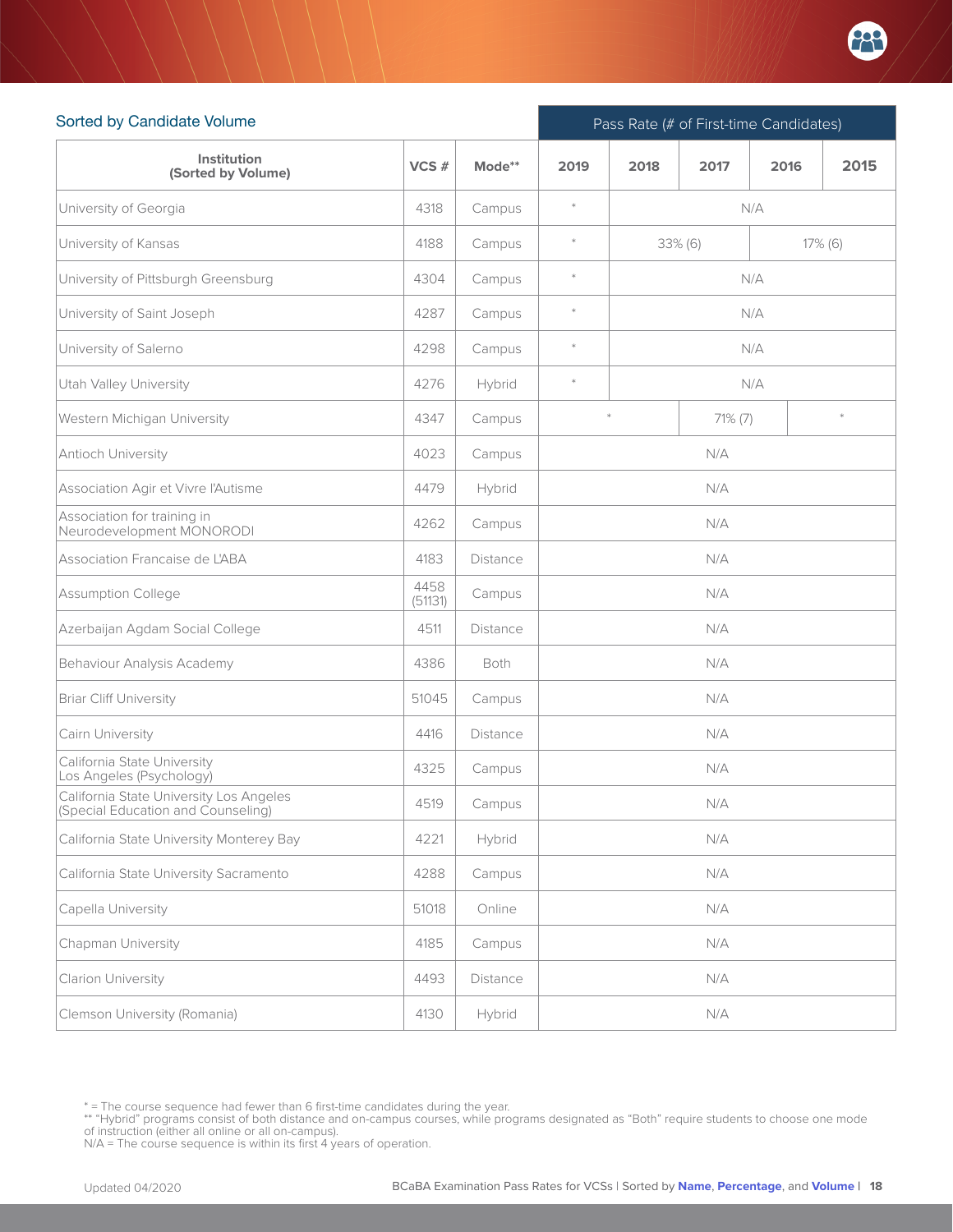

| Sorted by Candidate Volume                                                          |                 |             |      | Pass Rate (# of First-time Candidates) |      |      |      |  |  |  |
|-------------------------------------------------------------------------------------|-----------------|-------------|------|----------------------------------------|------|------|------|--|--|--|
| Institution<br>(Sorted by Volume)                                                   | VCS#            | Mode**      | 2019 | 2018                                   | 2017 | 2016 | 2015 |  |  |  |
| Clemson University (Portugal)                                                       | 4131            | Hybrid      |      |                                        | N/A  |      |      |  |  |  |
| Consorzio Universitario Humanitas                                                   | 4376<br>(51113) | Campus      |      |                                        | N/A  |      |      |  |  |  |
| Deree College The American College of Greece                                        | 4051            | Campus      |      |                                        | N/A  |      |      |  |  |  |
| Eastern Connecticut State University                                                | 4092            | Campus      |      |                                        | N/A  |      |      |  |  |  |
| Elms College                                                                        | 4009            | Campus      |      |                                        | N/A  |      |      |  |  |  |
| Emirates College for Advanced Education                                             | 4264            | Campus      |      |                                        | N/A  |      |      |  |  |  |
| Felician University                                                                 | 4484            | Campus      |      |                                        | N/A  |      |      |  |  |  |
| Franciscan Missionaries of Our Lady University                                      | 51009           | Campus      |      |                                        | N/A  |      |      |  |  |  |
| George Brown College<br>(Behavioural Science Technician (Intensive))                | 4228<br>(51100) | Campus      |      |                                        | N/A  |      |      |  |  |  |
| George Brown College<br>(Autism and Behavioural Science)                            | 4329<br>(51099) | Campus      | N/A  |                                        |      |      |      |  |  |  |
| George Brown College<br>(Honours Bachelor of Behaviour Analysis)                    | 4429            | Campus      | N/A  |                                        |      |      |      |  |  |  |
| George Mason University                                                             | 4137            | <b>Both</b> |      |                                        | N/A  |      |      |  |  |  |
| Georgia Southern University - Armstrong (discontinued)                              | 4200            | Campus      |      |                                        | N/A  |      |      |  |  |  |
| Georgia Southern University - Armstrong (new)                                       | 4477            | Campus      |      |                                        | N/A  |      |      |  |  |  |
| Georgian Court University                                                           | 4072            | Campus      |      |                                        | N/A  |      |      |  |  |  |
| Hong Kong Association for Behavior Analysis                                         | 4463            | Campus      |      |                                        | N/A  |      |      |  |  |  |
| Humber College                                                                      | 4102            | Campus      |      |                                        | N/A  |      |      |  |  |  |
| International Training Center for<br>Applied Behavior Analysis                      | 4024            | Campus      |      |                                        | N/A  |      |      |  |  |  |
| Institute for Accessibility Development<br>Tsinghua University                      | 51038           | Hybrid      |      |                                        | N/A  |      |      |  |  |  |
| Istituto per la Ricerca, la Formazione e<br>l'Informazione sulle Disabilità (IRFID) | 4150            | Campus      | N/A  |                                        |      |      |      |  |  |  |
| Instituto Walden 4                                                                  | 4341            | N/A         | N/A  |                                        |      |      |      |  |  |  |
| Keiser University                                                                   | 4517            | Hybrid      |      |                                        | N/A  |      |      |  |  |  |
| Kibbutzim College                                                                   | 4240            | Campus      |      |                                        | N/A  |      |      |  |  |  |
| Kinneret Academic College in the Jordan Valley                                      | 4392            | Campus      |      |                                        | N/A  |      |      |  |  |  |

<sup>\* =</sup> The course sequence had fewer than 6 first-time candidates during the year.

<sup>\*\* &</sup>quot;Hybrid" programs consist of both distance and on-campus courses, while programs designated as "Both" require students to choose one mode<br>of instruction (either all online or all on-campus).<br>N/A = The course sequence is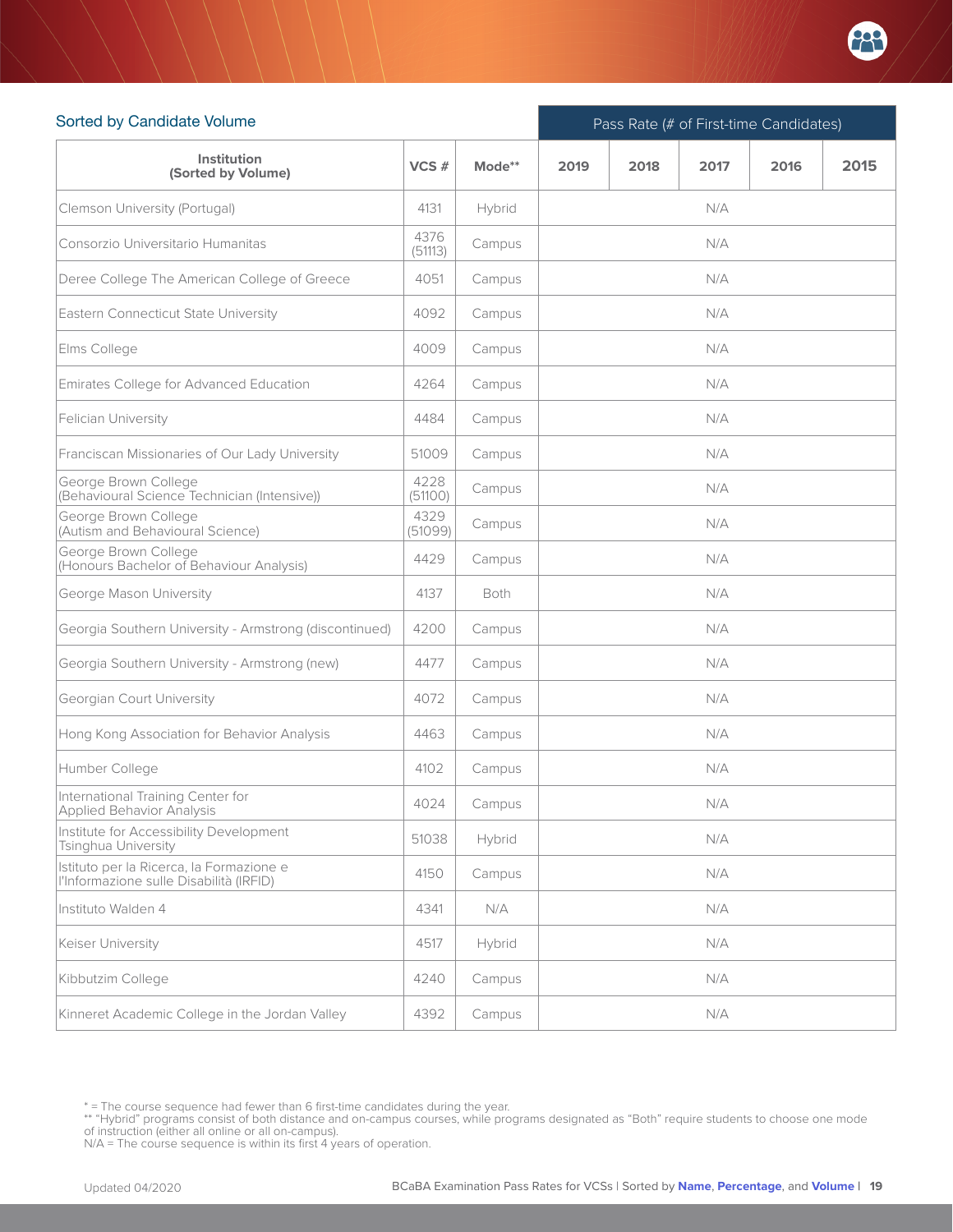

| Sorted by Candidate Volume                                  |                 |                 |      | Pass Rate (# of First-time Candidates) |      |      |      |  |  |  |
|-------------------------------------------------------------|-----------------|-----------------|------|----------------------------------------|------|------|------|--|--|--|
| Institution<br>(Sorted by Volume)                           | VCS#            | Mode**          | 2019 | 2018                                   | 2017 | 2016 | 2015 |  |  |  |
| Kore University - IESCUM                                    | 4415            | Both            |      |                                        | N/A  |      |      |  |  |  |
| Lambton College                                             | 4205            | Campus          |      |                                        | N/A  |      |      |  |  |  |
| Levinsky College of Education                               | 51036           | Hybrid          |      |                                        | N/A  |      |      |  |  |  |
| Lipscomb University                                         | 4104            | Hybrid          |      |                                        | N/A  |      |      |  |  |  |
| Long Island University (Post)                               | 4204            | Campus          |      |                                        | N/A  |      |      |  |  |  |
| MacEwan University                                          | 4404            | Campus          |      |                                        | N/A  |      |      |  |  |  |
| Mary Baldwin University                                     | 4006            | Campus          |      |                                        | N/A  |      |      |  |  |  |
| Massachusetts College of Liberal Arts                       | 4403            | Campus          |      |                                        | N/A  |      |      |  |  |  |
| Midland University                                          | 4171            | Campus          |      |                                        | N/A  |      |      |  |  |  |
| Montana State University Billings                           | 4125            | <b>Distance</b> |      |                                        | N/A  |      |      |  |  |  |
| Moscow Centre of Pedagogy and Psychology                    | 4364            | <b>Both</b>     |      |                                        | N/A  |      |      |  |  |  |
| Moscow Institute of Psychoanalysis                          | 4076            | Distance        |      |                                        | N/A  |      |      |  |  |  |
| Moscow Psychological and Social University                  | 4521            | Distance        |      |                                        | N/A  |      |      |  |  |  |
| Nanjing Special Education College                           | 4505            | Hybrid          |      |                                        | N/A  |      |      |  |  |  |
| National Changhua University of Education                   | 4456            | Both            |      |                                        | N/A  |      |      |  |  |  |
| Northern Michigan University                                | 4467<br>(51148) | Campus          |      |                                        | N/A  |      |      |  |  |  |
| Nova Southeastern University                                | 4025            | Both            |      |                                        | N/A  |      |      |  |  |  |
| Oregon Institute of Technology                              | 4164            | Campus          |      |                                        | N/A  |      |      |  |  |  |
| Oslo and Akershus University College<br>of Applied Sciences | 4421            | Campus          |      |                                        | N/A  |      |      |  |  |  |
| Our Sunny World                                             | 4080            | Distance        |      |                                        | N/A  |      |      |  |  |  |
| Pusan National University                                   | 4389            | Campus          |      |                                        | N/A  |      |      |  |  |  |
| Regis College                                               | 4048            | Campus          |      |                                        | N/A  |      |      |  |  |  |
| Saint Cloud State University                                | 4030            | Both            |      |                                        | N/A  |      |      |  |  |  |
| Saint Lawrence College                                      | 4259            | Campus          |      |                                        | N/A  |      |      |  |  |  |

<sup>\* =</sup> The course sequence had fewer than 6 first-time candidates during the year.

<sup>\*\* &</sup>quot;Hybrid" programs consist of both distance and on-campus courses, while programs designated as "Both" require students to choose one mode<br>of instruction (either all online or all on-campus).<br>N/A = The course sequence is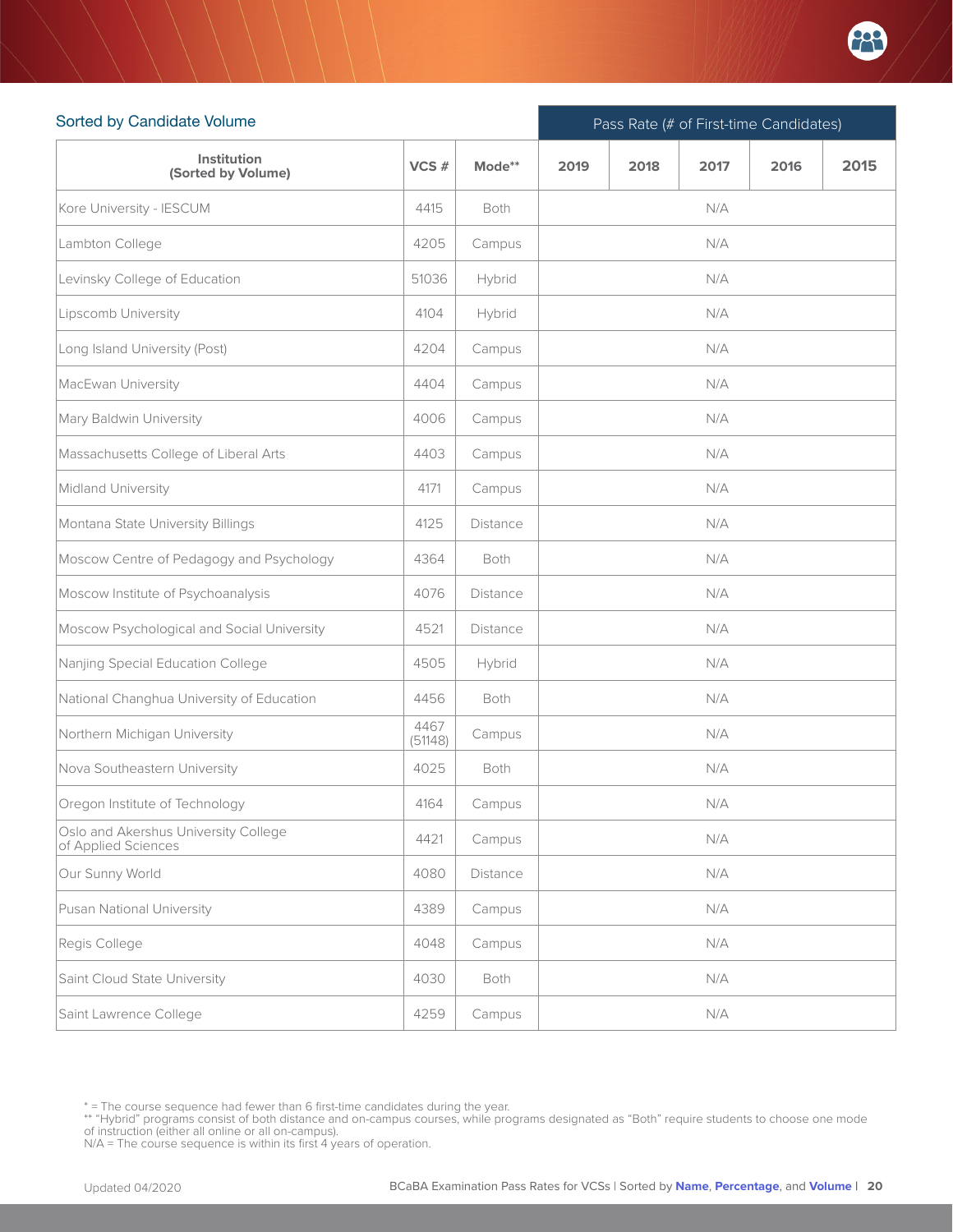

| Sorted by Candidate Volume                                                 |                 |             |      | Pass Rate (# of First-time Candidates) |      |      |      |  |  |  |
|----------------------------------------------------------------------------|-----------------|-------------|------|----------------------------------------|------|------|------|--|--|--|
| Institution<br>(Sorted by Volume)                                          | VCS#            | Mode**      | 2019 | 2018                                   | 2017 | 2016 | 2015 |  |  |  |
| Salem State University                                                     | 4066            | Hybrid      |      |                                        | N/A  |      |      |  |  |  |
| Sam Houston State University                                               | 51084           | <b>Both</b> |      |                                        | N/A  |      |      |  |  |  |
| Savannah State University                                                  | 4462            | Campus      | N/A  |                                        |      |      |      |  |  |  |
| <b>SEA ABA</b>                                                             | 4430            | <b>Both</b> | N/A  |                                        |      |      |      |  |  |  |
| SEEK Applied Behavior Analysis Association-Taiwan                          | 4396            | Hybrid      |      |                                        | N/A  |      |      |  |  |  |
| Seneca College                                                             | 51070           | Campus      |      |                                        | N/A  |      |      |  |  |  |
| Southern Illinois University                                               | 4369            | Campus      |      |                                        | N/A  |      |      |  |  |  |
| Stockholm University                                                       | 4383            | Hybrid      |      |                                        | N/A  |      |      |  |  |  |
| The Chicago School of Professional Psychology                              | 51047           | Online      |      |                                        | N/A  |      |      |  |  |  |
| Universidad Compultense De Madrid                                          | 4474            | Distance    |      |                                        | N/A  |      |      |  |  |  |
| University of Alaska Anchorage                                             | 4400            | Hybrid      |      |                                        | N/A  |      |      |  |  |  |
| University of Dublin Trinity College                                       | 4380            | Campus      |      |                                        | N/A  |      |      |  |  |  |
| University of Hawaii Manoa                                                 | 4196            | Hybrid      |      |                                        | N/A  |      |      |  |  |  |
| University of Houston Clear Lake                                           | 4449            | Both        |      |                                        | N/A  |      |      |  |  |  |
| University of Memphis                                                      | 4309            | Distance    |      |                                        | N/A  |      |      |  |  |  |
| University of Miami                                                        | 4377            | Campus      |      |                                        | N/A  |      |      |  |  |  |
| University of Michigan - Dearborn                                          | 4452            | Campus      |      |                                        | N/A  |      |      |  |  |  |
| University of Nevada Reno                                                  | 4323<br>(51119) | Distance    |      |                                        | N/A  |      |      |  |  |  |
| University of Nevada Reno                                                  | 4445            | Campus      |      |                                        | N/A  |      |      |  |  |  |
| University of New Brunswick                                                | 4227            | Hybrid      | N/A  |                                        |      |      |      |  |  |  |
| University of North Alabama                                                | 4256            | Campus      | N/A  |                                        |      |      |      |  |  |  |
| University of North Carolina Wilmington                                    | 4371            | Campus      |      |                                        | N/A  |      |      |  |  |  |
| University of North Florida                                                | 4158            | Both        |      |                                        | N/A  |      |      |  |  |  |
| University of Texas San Antonio<br>(Interdisciplinary Learning & Teaching) | 4382            | Hybrid      |      |                                        | N/A  |      |      |  |  |  |

<sup>\* =</sup> The course sequence had fewer than 6 first-time candidates during the year.

<sup>\*\* &</sup>quot;Hybrid" programs consist of both distance and on-campus courses, while programs designated as "Both" require students to choose one mode<br>of instruction (either all online or all on-campus).<br>N/A = The course sequence is